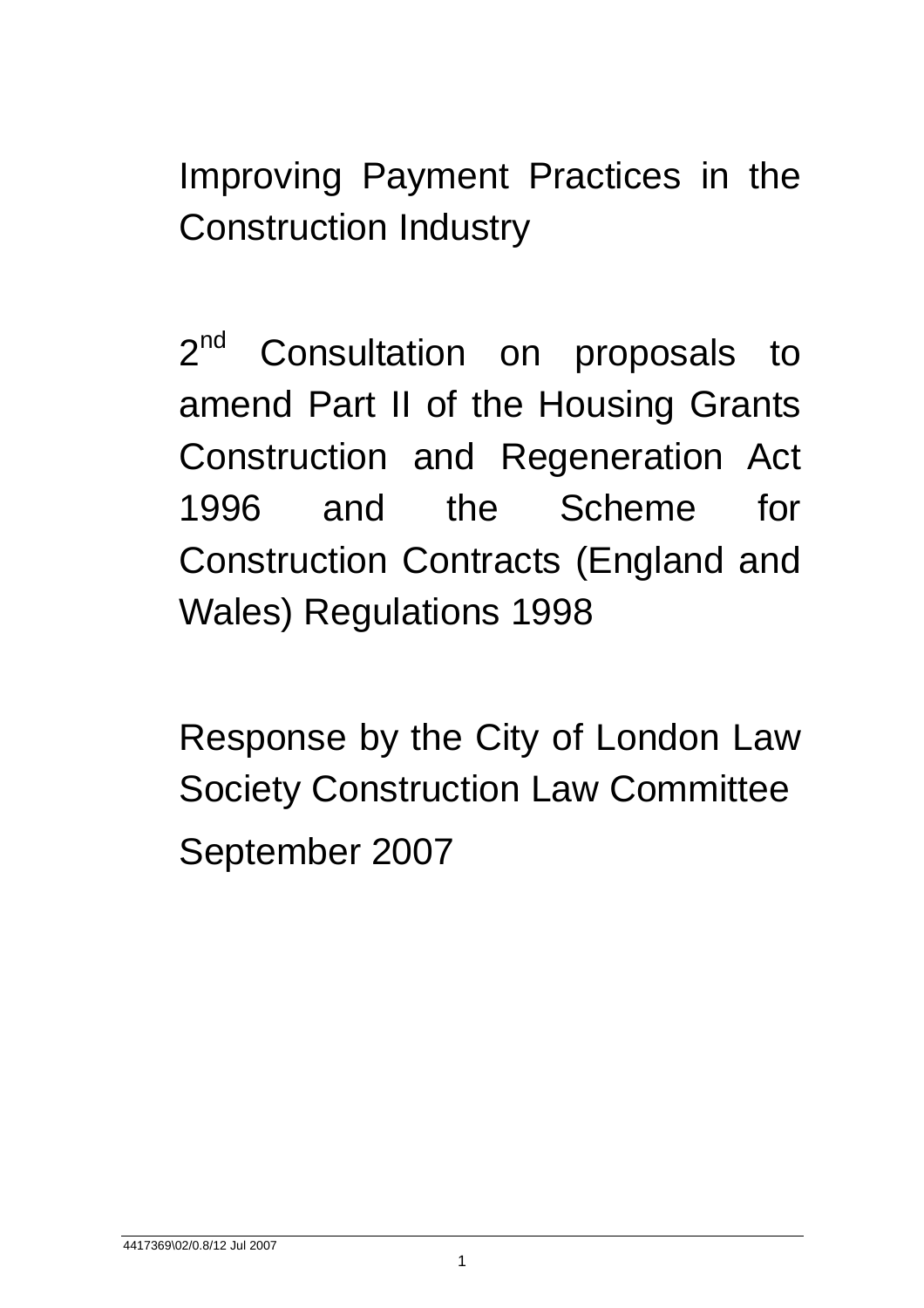*The City of London Law Society is the representative body for law firms with offices within the City of London. Nearly all of the top 20 UK law firms, by size and turnover are members of the CLLS. The CLLS construction law committee is made up of representatives of 23 major city law firms. Committee members include many well known construction law practitioners acting for a wide variety of clients including employers, contractors consultants and sub-contractors. Associate members of the committee include representatives from major contractors, insurers, employers and consultants. Members of the committee are familiar with the issues covered by the current consultation and have first hand experience of the repayment processes found in the UK construction industry and of the resolution of disputes by adjudication.* 

*The CLLS provided a full response to the first consultation exercise in June 2005. Where issues raised in the second consultation are similar to issues raised in the first consultation the CLLS position has remained the same. However, the CLLS note with disappointment that the proposal contained in the first consultation to remove the requirement for Section 110(2) notices has been dropped. The retention of such notices when coupled with the proposal contained in the current consultation to, in certain circumstances, allow a payee's application for payment to constitute the "sum due" would, in the view of the CLLS, have an adverse impact on payment in the construction industry and would lead to an increase in disputes. These points are discussed in further detail below.* 

*Please note, we have not attempted to complete the "what proportion" questions as it is not possible, given the way the questions are framed, to do so in any meaningful way.* 

Chapter 1 – Adjudication framework

- **1** Removing the requirement that the Construction Act should only apply to contracts in writing
- (a) Do you agree that Section 107 the Housing Grants, Construction and Regeneration Act 1996 should be removed so that the application of Part II of the Construction Act is not restricted to contracts where all the terms are in writing? Yes  $\Box$  No √

*The current definition of an agreement in writing set out in Section 107 of the Act is not clear. Unfortunately case law as to what is required by "evidenced in writing" has failed to provide any further clarity. It is also unclear if this would include "letters of intent" which are planned such that "no contract shall come into force until the contract is executed". The wording of Section 107 has allowed parties to seek to avoid enforcement of adjudicators' awards on jurisdictional grounds, often in an opportunistic fashion. The CLLS support the proposal to remove Section 107 of the Act. The CLLS do not believe this would encourage parties to agree oral terms in their contracts or to rely solely on oral terms to the exclusion of written contracts. At present the use of oral terms and oral contracts is a symptom of bad practice rather than a deliberate attempt to circumvent the Act. Such bad practice is best addressed by guidance.*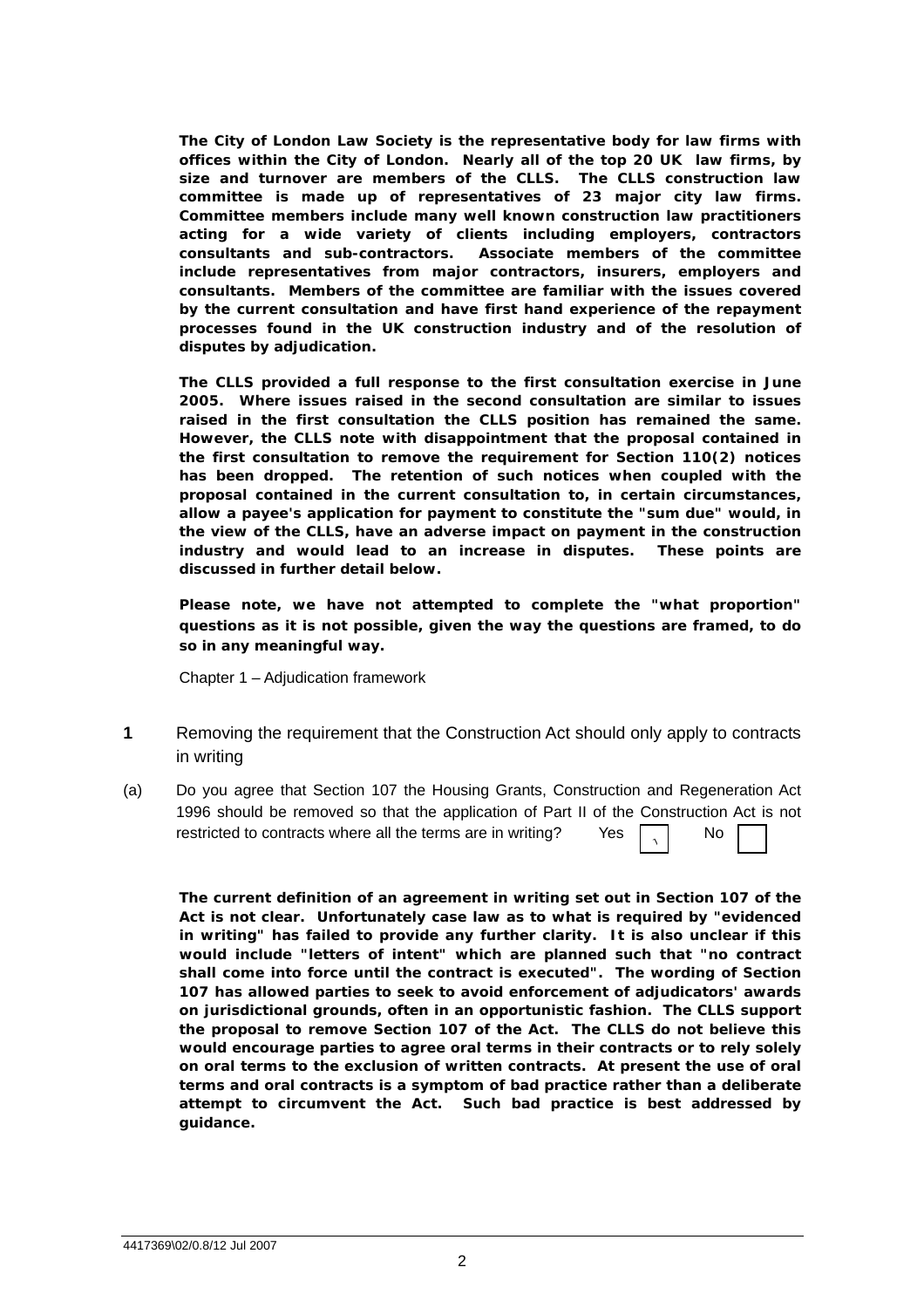|     |             | Do you agree with us that the terms of an adjudication Scheme required by section 108 of<br>the Construction Act should only be effective if agreed in writing? Yes                                                                       |  |     |  | No |  |
|-----|-------------|-------------------------------------------------------------------------------------------------------------------------------------------------------------------------------------------------------------------------------------------|--|-----|--|----|--|
|     |             |                                                                                                                                                                                                                                           |  |     |  |    |  |
|     |             |                                                                                                                                                                                                                                           |  |     |  |    |  |
|     |             | Do you agree with us that the removal of the requirement that the parties must agree a<br>contract in writing in order for the Construction Act to apply is unlikely to encourage the<br>agreement of more oral or partly oral contracts? |  | Yes |  | No |  |
|     |             | What proportion of contracts as a whole do you consider contain nontrivial terms which                                                                                                                                                    |  |     |  |    |  |
|     |             | have been subject to oral agreement or variation?                                                                                                                                                                                         |  |     |  |    |  |
|     | (i)         | (i) $0\% - 10\%$                                                                                                                                                                                                                          |  |     |  |    |  |
|     | (ii)        | (ii) $10\% - 25\%$                                                                                                                                                                                                                        |  |     |  |    |  |
|     | (iii)       | (iii) $25\% - 50\%$<br>(iv) $50\% - 75\%$                                                                                                                                                                                                 |  |     |  |    |  |
|     | (iv)<br>(v) | (v) $75\% - 90\%$                                                                                                                                                                                                                         |  |     |  |    |  |
|     | (vi)        | (vi) $90\% - 100\%$                                                                                                                                                                                                                       |  |     |  |    |  |
|     |             | Please select one from (i) to (vi).                                                                                                                                                                                                       |  |     |  |    |  |
| Yes |             | Do you agree with us that an agreement under paragraph 2 or 5(2) of Part I of the<br>Scheme, as to who should act as adjudicator, should only be effective if agreed in writing?<br>No                                                    |  |     |  |    |  |
|     |             |                                                                                                                                                                                                                                           |  |     |  |    |  |
|     |             |                                                                                                                                                                                                                                           |  |     |  |    |  |
|     |             |                                                                                                                                                                                                                                           |  |     |  |    |  |
|     |             |                                                                                                                                                                                                                                           |  |     |  |    |  |
|     |             |                                                                                                                                                                                                                                           |  |     |  |    |  |
|     |             |                                                                                                                                                                                                                                           |  |     |  |    |  |
|     |             |                                                                                                                                                                                                                                           |  |     |  |    |  |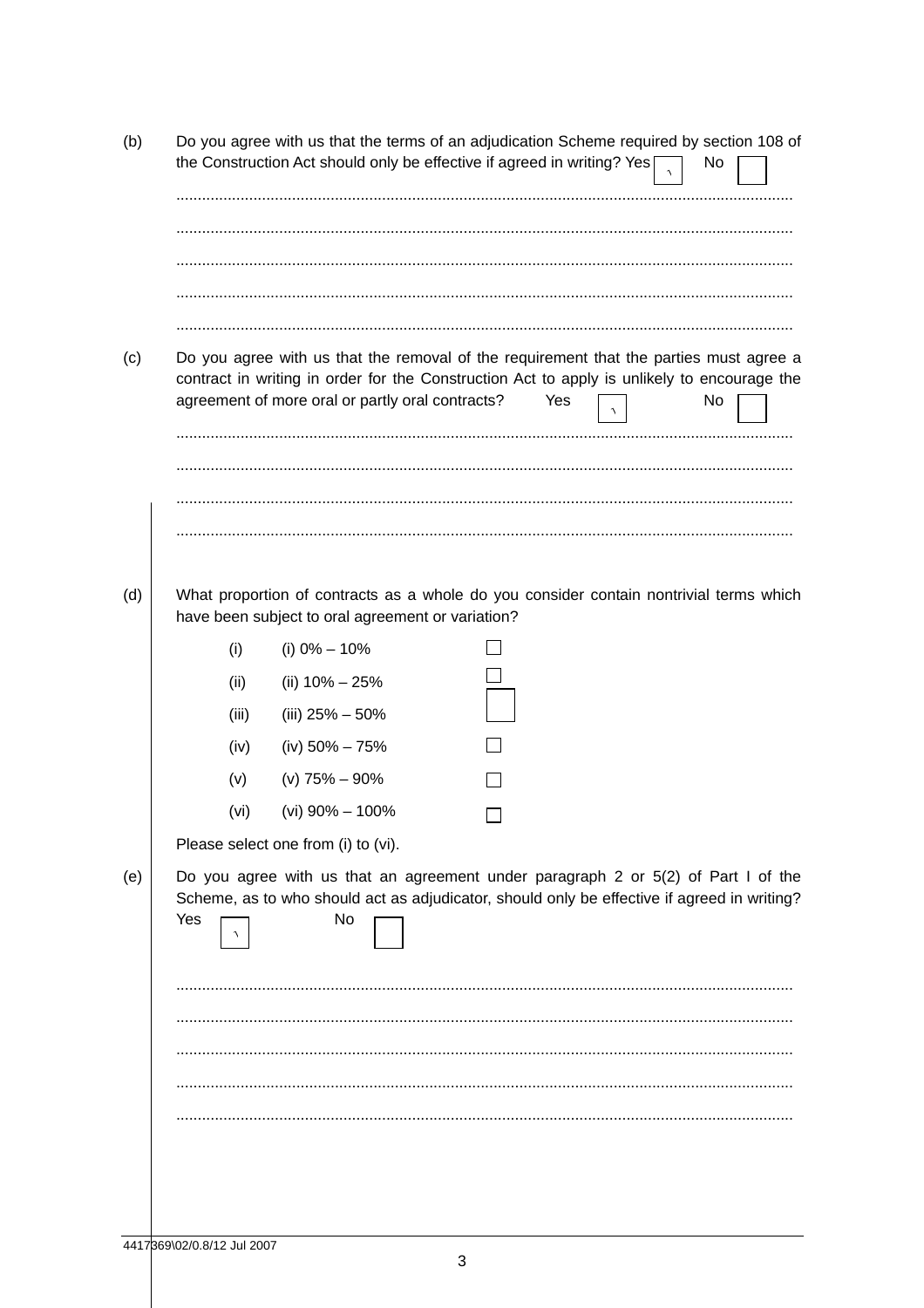- **2** Prohibiting agreements that interim or stage payment decisions will be conclusive
- (a) Do you agree that the Construction Act should be amended to prohibit agreements that decisions as to the amounts of payments whether by instalment, stage or other periodic payments are conclusive?



*The CLLS do not believe that contract drafting that states decisions as to instalment, stage or periodic payments are to be binding is widespread in the industry. The most widely used standard form contracts do not make interim payments conclusive and binding. However, if it is decided to revise the Act to prohibit agreements that decisions as to amounts of payments are to be conclusive then the CLLS will not object to that provided decisions and agreements as to the amount of a final payment (as under the JCT Forms of Contract) and decisions and agreements made in writing between the parties as to whether a sum is final and binding are excluded.* 

*Clearly careful drafting is needed to limit the prohibition to provisions making amounts conclusive rather than provisions making conclusive decisions that affect amounts (eg. extensions of time provisions).*

| (b) | Do you agree that the prohibition of agreements that decisions are conclusive should<br>include:                                                                                                           |
|-----|------------------------------------------------------------------------------------------------------------------------------------------------------------------------------------------------------------|
|     | (Decisions as to the amounts of stage payments (i.e. for completed stages of<br>(i)<br>work)?<br>No<br>Yes                                                                                                 |
|     | (ii)<br>Decisions which relate to the work that has been performed under the construction<br>contract to the extent that it affects the amount of the payment?<br>Yes<br>No<br>but that it should exclude: |
|     |                                                                                                                                                                                                            |
|     | (iii)<br>Decisions as to the amount of final payment?<br>Yes<br>No                                                                                                                                         |
|     | Payment decisions that have already been taken and notified to the parties?<br>(iv)<br>Yes<br>No                                                                                                           |
|     |                                                                                                                                                                                                            |
|     |                                                                                                                                                                                                            |
|     |                                                                                                                                                                                                            |
| 3   | Introduction of a statutory framework for the costs of adjudication<br>The CLLS agree with all these proposals.                                                                                            |
|     |                                                                                                                                                                                                            |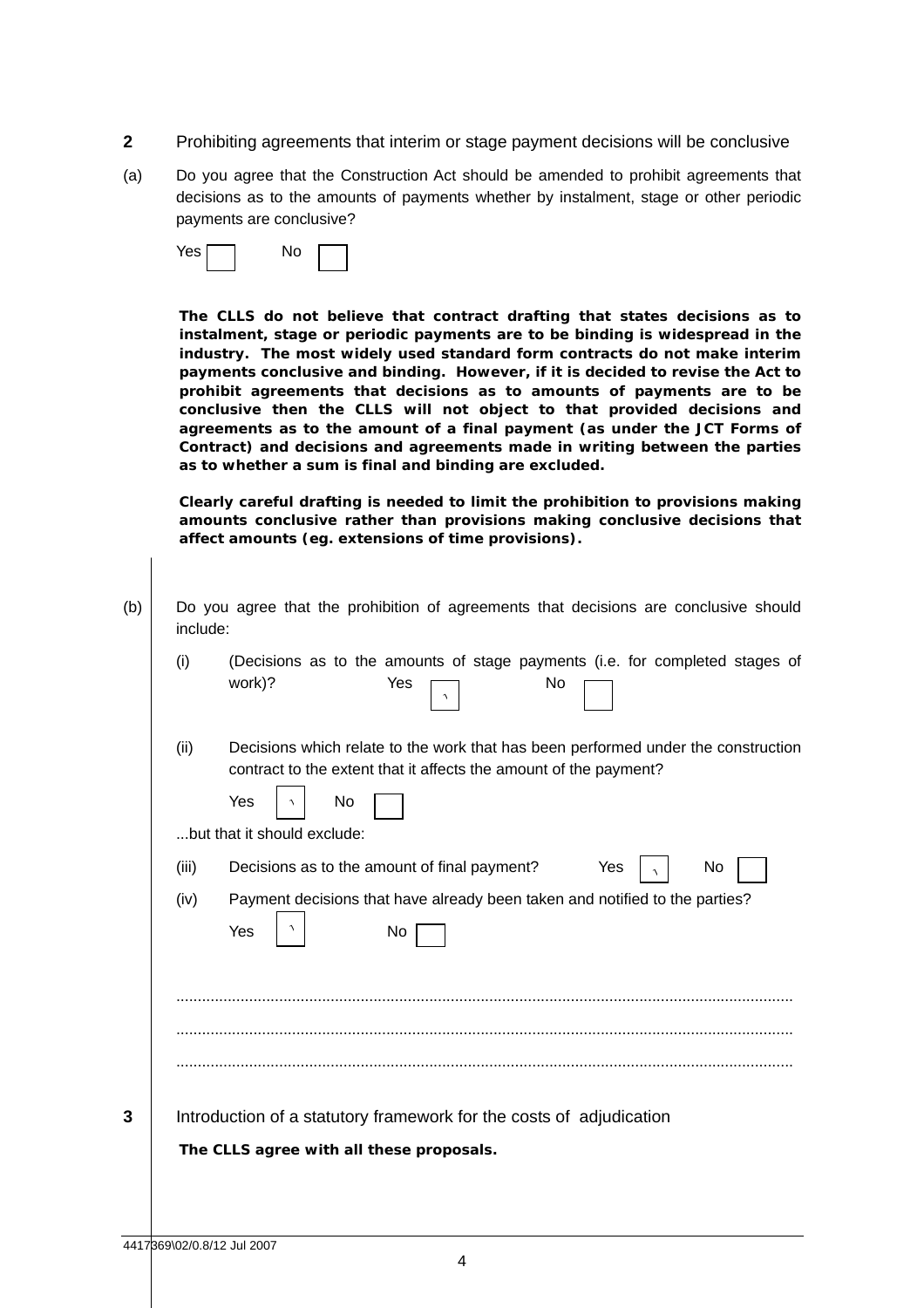|     | the adjudication until after the adjudicator is appointed?                                                                                                                                                                                            |
|-----|-------------------------------------------------------------------------------------------------------------------------------------------------------------------------------------------------------------------------------------------------------|
|     | Yes<br>No                                                                                                                                                                                                                                             |
|     |                                                                                                                                                                                                                                                       |
|     |                                                                                                                                                                                                                                                       |
|     |                                                                                                                                                                                                                                                       |
|     |                                                                                                                                                                                                                                                       |
| (b) | Do you agree with our proposal to provide that the adjudicator should have no jurisdiction<br>as to the costs of the adjudication unless the parties have made an agreement to that<br>effect after the adjudicator is appointed?                     |
|     | Yes<br>No                                                                                                                                                                                                                                             |
|     |                                                                                                                                                                                                                                                       |
|     |                                                                                                                                                                                                                                                       |
|     |                                                                                                                                                                                                                                                       |
| (c) | Do you agree that adjudicators should be statutorily entitled to claim a reasonable amount                                                                                                                                                            |
|     | in respect of fees for work reasonably undertaken and expenses reasonably incurred?                                                                                                                                                                   |
|     | Yes<br>No                                                                                                                                                                                                                                             |
|     |                                                                                                                                                                                                                                                       |
|     |                                                                                                                                                                                                                                                       |
|     |                                                                                                                                                                                                                                                       |
| (d) | Do you agree that the courts should have jurisdiction to decide whether:                                                                                                                                                                              |
|     | The fees and expenses claimed by the adjudicator are reasonable when they are<br>(i)<br>claimed under the proposed statutory right?                                                                                                                   |
|     | Yes<br>No                                                                                                                                                                                                                                             |
|     | The legal or other costs of the parties are reasonable when the parties have<br>(ii)<br>agreed that the adjudicator should make a decision as to legal or other costs and<br>that the parties should be jointly and severally liable for this amount? |
|     | Yes<br>No                                                                                                                                                                                                                                             |
|     |                                                                                                                                                                                                                                                       |
| (e) | What proportion of contracts do you think contain an agreement that the referring party (or<br>a specified party) should pay all or part of the costs of the adjudication?                                                                            |
|     | Less than 0.1%<br>(i)                                                                                                                                                                                                                                 |
|     | $0.1\% - 0.5\%$<br>(ii)                                                                                                                                                                                                                               |

(a) Do you agree with our proposal to prohibit agreements as to the allocation of the costs of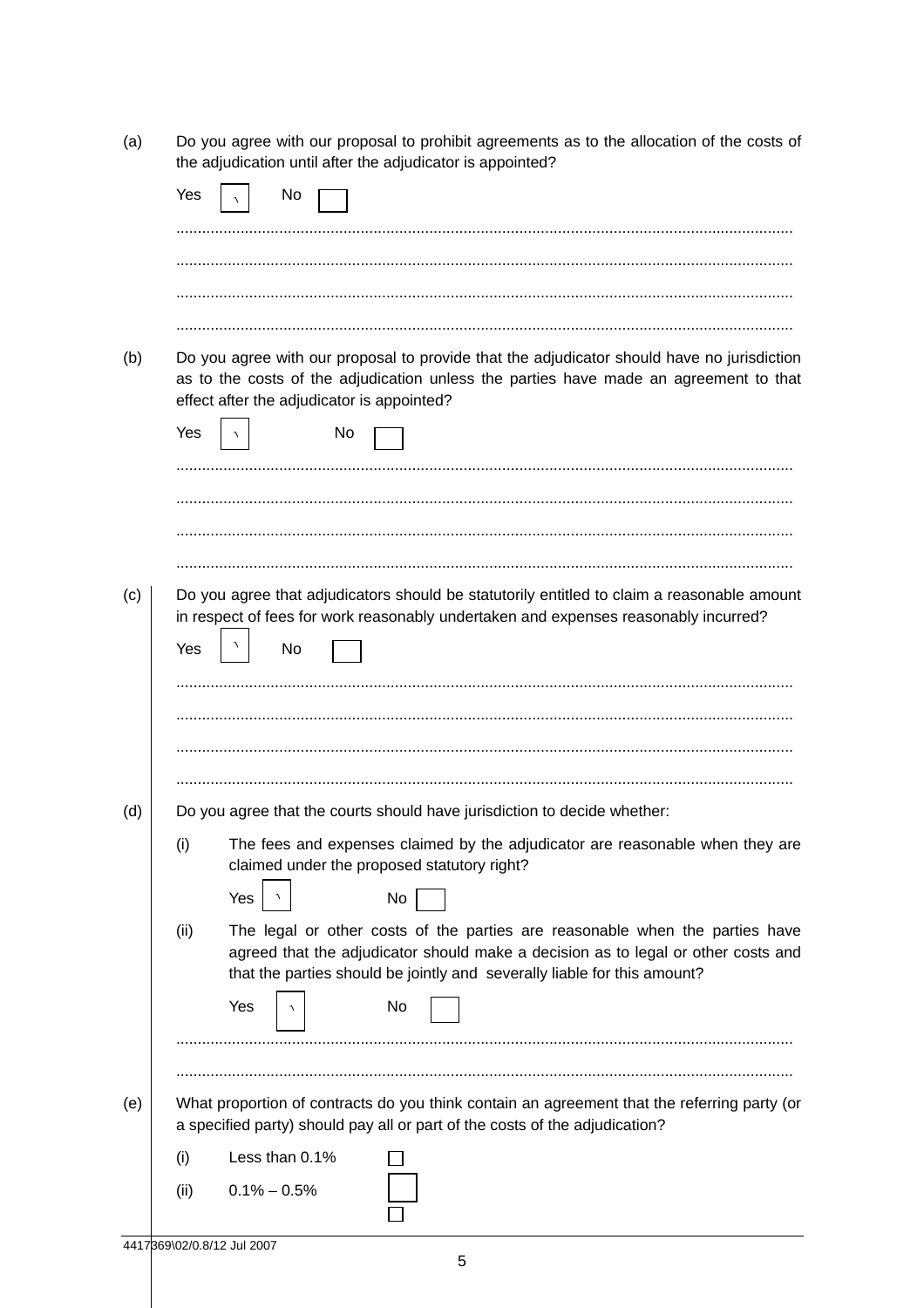- (iii)  $0.5\% 1\%$
- (iv)  $1\% 5\%$
- $\Box$ (v)  $5\% - 10\%$
- (vi) More than 10%

Please select one from (i) to (vi)

(f) What proportion of adjudications do you think are conducted under contracts containing an agreement that the referring party (or a specified party) should pay all or part of the costs of the adjudication?

 $\Box$ 

 $\Box$ 

- (i) Less than 0.1%
- (ii)  $0.1\% 0.5\%$
- (iii)  $0.5\% 1\%$
- $\Box$ (iv)  $1\% - 5\%$
- (v)  $5\% 10\%$  $\Box$
- $\Box$ (vi) More than 10%

Please select one from (i) to (vi)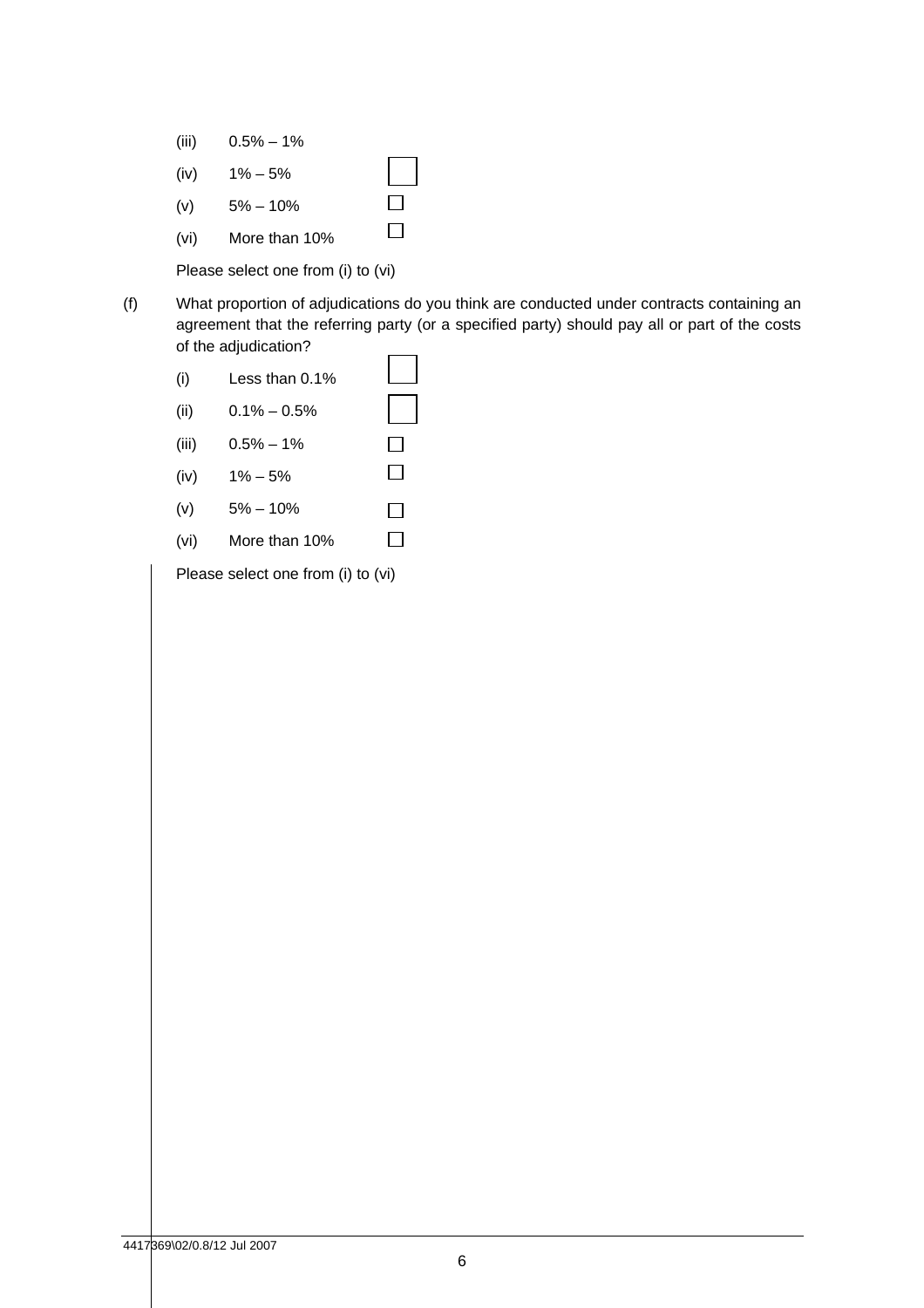# Chapter 2 – Payment framework

- **1** Prevention of unnecessary duplication of payment notices (a) Do you agree that the Construction Act should be amended so that a certificate from a third party supervising officer under a construction contract, which makes a valuation of the work done, may function as a section 110(2) payment notice? Yes No *The consultation states that the intended purpose of this amendment is to prevent unnecessary duplication of Section 110(2) notices and payment certificates. The consultation acknowledges that Section 110(2) notices are frequently not issued when required. It also correctly notes that there is no sanction for the non-issue of such notices. With these points in mind the first consultation suggested the removal of the requirement to issue Section 110(2) notices and this approach was strongly supported by the CLLS. As the CLLS noted in their response to the first consultation, the majority of contracts used in the industry contain a certification mechanism which renders the need for Section 110(2) notices irrelevant. Where contracts do not contain such a mechanism, they often contain an alternative mechanism for establishing what is "due" usually based on the contractor's application for payment. The issue of Section 110(2) notices is superfluous and adds an unnecessary level of bureaucracy to all contracts. If it was felt that there was a need to make clear what payments become due and when this would be better achieved by including a requirement in Section 110(1) of the Act to define what constitutes an "adequate mechanism" for payment. This proposal was made in the initial consultation and was strongly supported by the CLLS. If not withstanding our objection set out above the new proposal is enacted, the drafting will need to be looked at very carefully.* (b) Do you agree that the Construction Act should allow the contract to provide that a section 110(2) payment notice may be issued either: (i) By the payer?  $\blacksquare$  Yes  $\blacksquare$  No  $\blacksquare$ √
	- (ii) By a person identified in the contract?  $\Box$  No  $\Box$
- - (iii) By a person identified in a notice to the payee? Yes  $\Box$  No  $\Box$

*See above. If proposal enacted the CLLS would answer "yes" to (i) to (iii) above.* 

(c) Do you agree that the Scheme should provide that a payment notice under Part II paragraph 9 may be issued either:

| (i)  | By the payer?                           | Yes $\vert$ No $\vert$ |  |
|------|-----------------------------------------|------------------------|--|
| (ii) | By a person identified in the contract? | Yes $\Box$ No $\Box$   |  |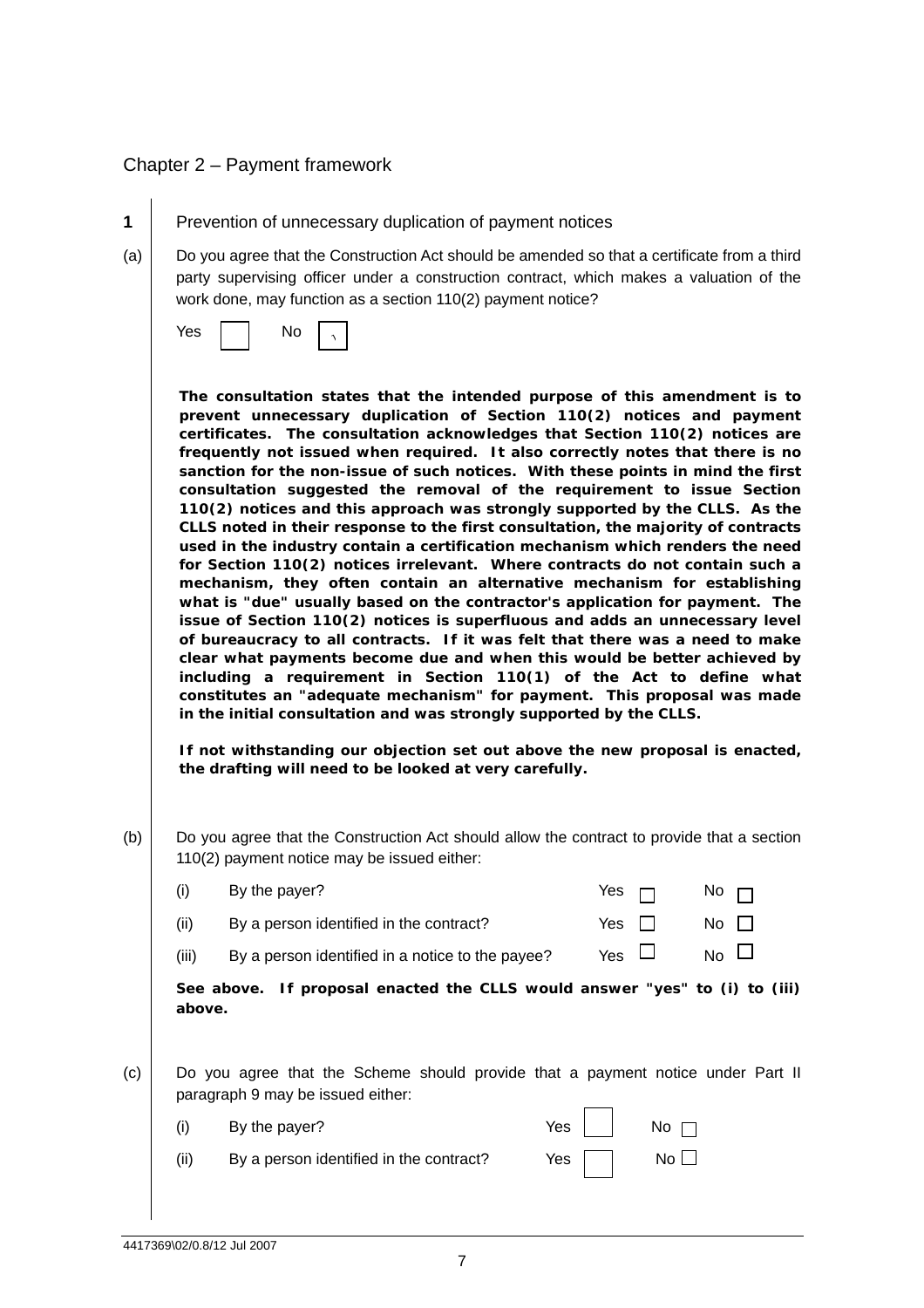*See above. If proposal enacted the CLLS would answer "yes" to (i) to (iii) above.* 

- **2** Clarification of the requirement that a section 110(2) payment notice should be served
- (a) Do you agree that the drafting of the provision in section 110(2) of the Construction Act on when it is necessary to issue a section 110(2) payment notice should be improved to make clear that:
	- (i) a payment notice should be issued whenever the payment has been set-off, whether under another contract or the contract in question?



(ii) allowance need only be made for abatement of the sum due under the contract in question and not another contract?



*As noted above the CLLS believes that the requirement for Section 110(2) notices should be removed. If the proposal set out in the consultation is enacted, and there is no sanction in relation to the non-issue of Section 110(2) notices it is hard to see what benefit the changes set out in this paragraph will bring. Use of terms such as abatement and set-off in any enacted legislation will, without proper guidance, lead to confusion.* 

- (b) Responses to Improving payment practices in the construction industry in 2005 suggested that a section 110(2) payment notice is only issued for 40% of payments. What proportion of cases where the notice is not issued do you think can be explained by the current deficiencies in the requirement in section 110(2) of the Act?
	- (i) Less than 10% of cases where the notice is not issued (less than 6% of payments as a whole)?
	- (ii) Between 10% and 33% of cases where the notice is not issued (between 6% and 20% of payments as a whole)
	- (iii) Between 33% and 66% of cases where the notice is not issued (between 20% and 40% of payments as a whole)
	- (iv) Between 66% and 90% of cases where the notice is not issued (between  $20\%$  and 54% of payments as a whole)
	- (v) More than 90% of cases where the notice is not issued (more than  $54\%$  of payments as a whole)?

Please select one of (i) to (v)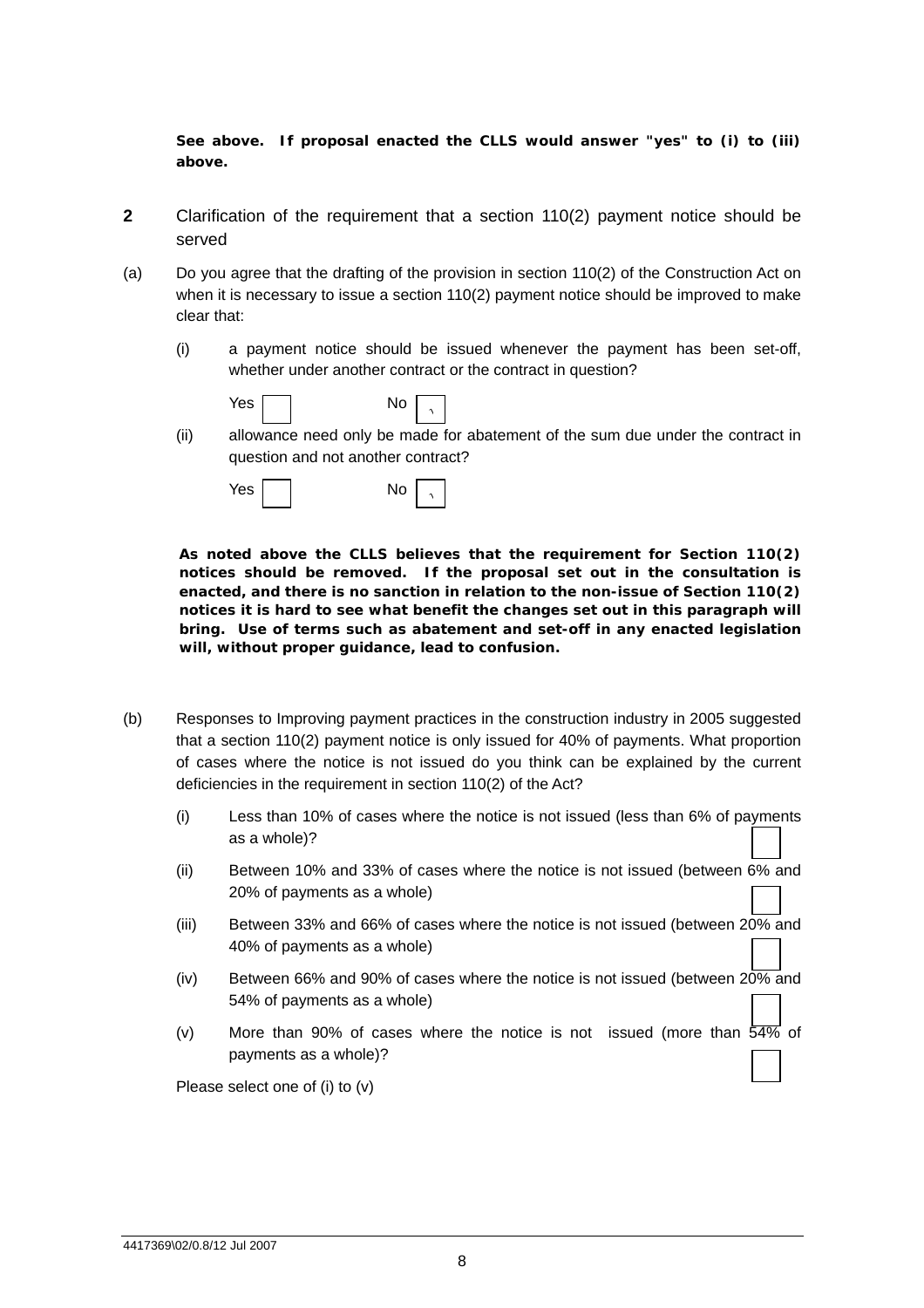- **3** Clarity of the content of payment and withholding notices
- (a) Do you agree that section 110(2) of the Construction Act should be amended to require that, in addition to the amount of the payment made or proposed to be made, and the basis of calculation, payment notices should also state:
	- (i) the amount(s) withheld, where the payment is less than the amount that would have been due had the payee performed all his obligations under the contract and there were no set-off or abatement?

| Yes | No |  |
|-----|----|--|
|     |    |  |

Yes I No

- (ii) the grounds for withholding where amounts have been withheld?
- (iii) the basis of calculation of any amounts withheld.

| Yes |  | No |  |
|-----|--|----|--|
|     |  |    |  |

*As stated above the CLLS believe the requirement to issue Section 110(2) notices should be removed from the Act. If such notices are to be retained the CLLS would answer " yes" to questions (i) to (iii) above.*

 $(b)$  If we introduce a requirement that payment notices should be in the format described above, do you agree that section 111 should be amended to require that withholding notices should be in the same format?

| Yes | N٥ |  |
|-----|----|--|
|     |    |  |
|     |    |  |
|     |    |  |

*The CLLS believes that the current requirements for Section 111(1) notices are adequate. Changing their format at this stage is likely only to create confusion and will require unnecessary amendments to be made to most industry standard forms of contract.*

 $(c)$  Responses to Improving payment practices in the construction industry in 2005 suggested that a section 110(2) payment notice is only issued for 40% of payments. In what proportion of cases where the notice is issued do you believe it is later supplemented by a separate section 111 withholding notice because the payer is unclear about how the section 110(2) notice should act as a section 111 withholding notice?

- (i) Less than 10% of cases where the notice is issued (less than 4% of payments as a whole)? √
- (ii) Between 10% and 30% of cases where the notice is issued (between 4% and  $\overline{12\%}$ of payments as a whole)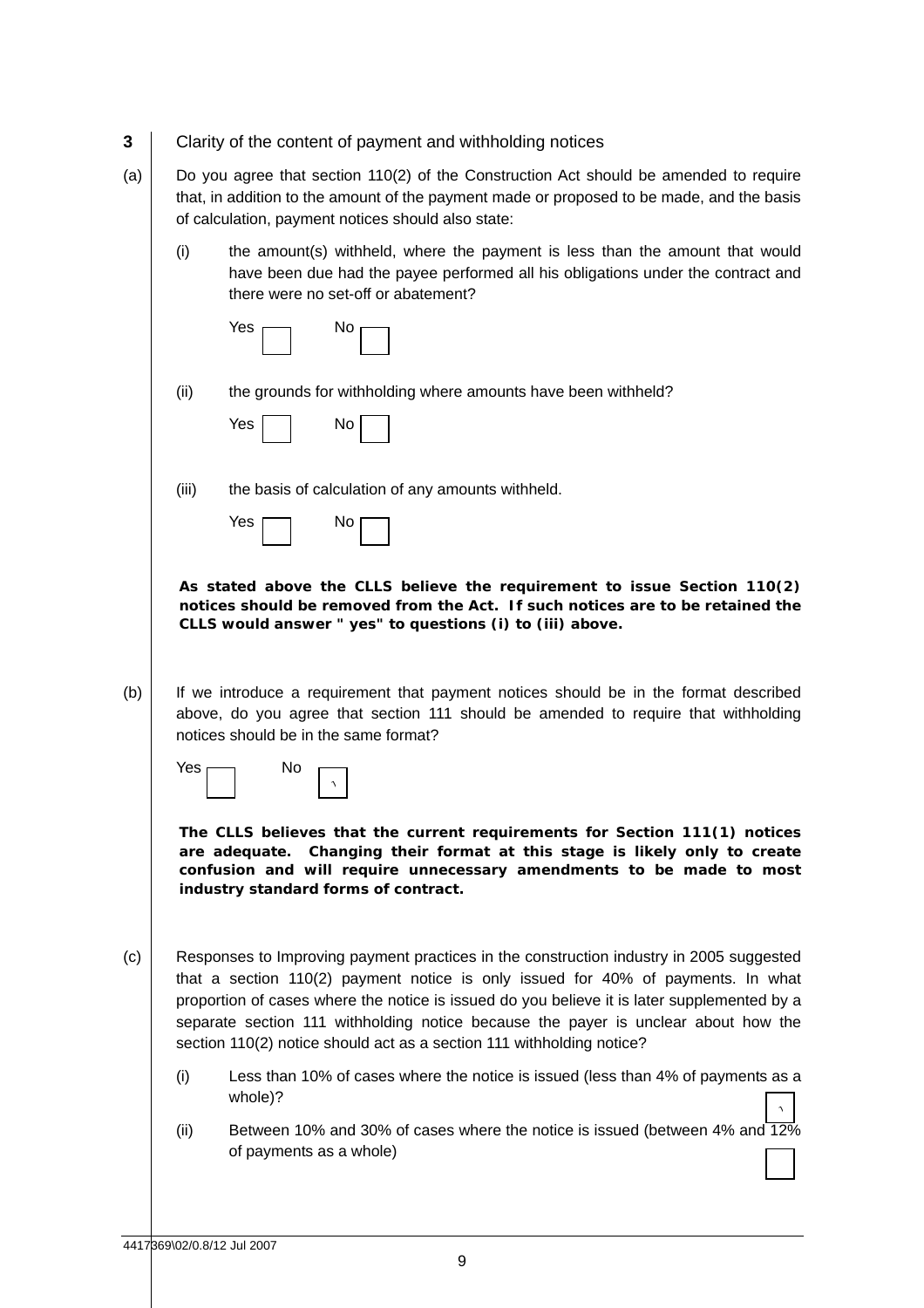- (iii) Between 30% and 70% of cases where the notice is issued (between 12% and 28% of payments as a whole)
- (iv) Between 70% and 90% of cases where the notice is issued (between 28% and 36% of payments as a whole)
- (v) More than 90% of cases where the notice is issued (more than 36% of payments as a whole)?

Please select one of (i) to (v)

- **4** Clarity of the "sum due"
- (a) Do you agree that the Construction Act should be amended to ensure that the payer and the payee both know the sum due for the purposes of:
	- (i) section 111 so that deductions (whether by set-off or abatement) can only be made from that sum by issuing a withholding notice?

| <b>Yes</b> |  | No |  |  |
|------------|--|----|--|--|
|------------|--|----|--|--|

*This amendment is largely unnecessary as case law has already established that a Section 111(1) notice must be issued before a deduction can be made whether by set-off or abatement where there is a certification process and the certificate states the sum due.* 

(ii) section 112 – so that they both know the amount that must be paid if the payer is to avoid the possibility that the payee will suspend performance?

| Yes. | חע |  |
|------|----|--|
|      |    |  |

*It is non-payment itself rather than the lack of clarity as to what must be paid that is most likely to lead to a party seeking to suspend work. As such this proposal is unnecessary and will not have the desired affect.*

(b) Do you agree that this should be achieved by providing that:

(i) the sum due under a construction contract should be the amount paid or proposed to be paid as specified in a section 110(2) payment notice.

|      | Yes $\begin{array}{ c c c c c }\n\hline\n\end{array}$ No $\begin{array}{ c c c }\n\hline\n\end{array}$ |
|------|--------------------------------------------------------------------------------------------------------|
| (ii) | the amount in a claim by the payee should become due if no payment notice is<br>issued.                |
|      |                                                                                                        |

| Yes | No |  |
|-----|----|--|
|     |    |  |

The new proposals set out in the consultation would allow a party seeking *payment to make an application for payment which would in certain circumstances be binding on the payer. The CLLS do not agree with such proposals and believe that adjudication would provide a sufficient default mechanism where a certifier fails to certify a "sum due". A binding application process would be extremely unfavourable to small companies and those who*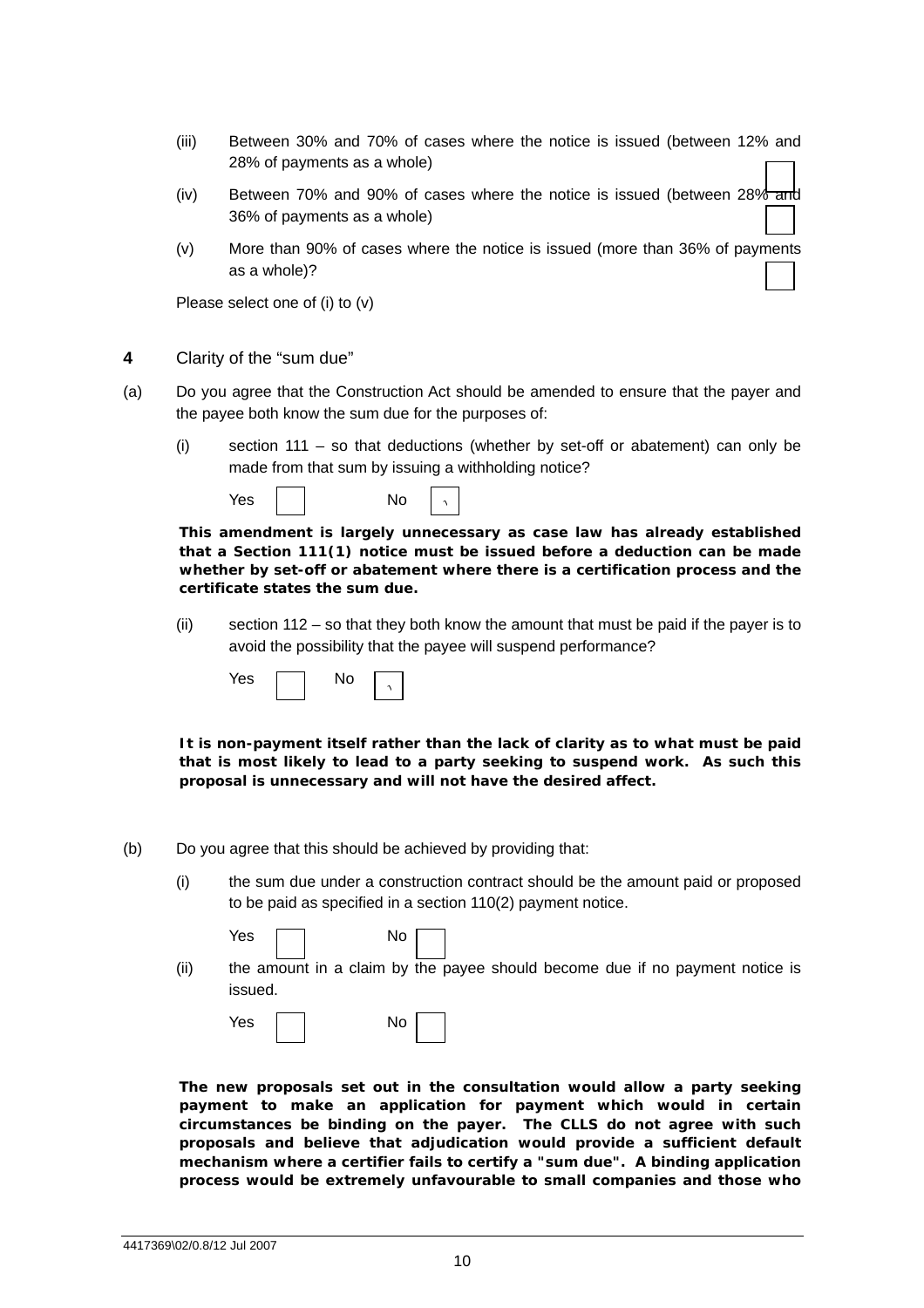*are one off clients of the construction industry. For example such a client of the industry could find itself liable to pay a grossly inflated application for payment due to the failure of its certifier to issue a certificate or withholding notice when required. In such circumstances the client would find itself unable to make any set-offs withholdings or abatements against the sums claimed in the application for payment and could thus find themselves in a position where a large amount of money was payable for works which had either not been done or which had been done defectively. Payment of such grossly inflated applications would seem to be an extremely onerous consequence of what might be a simple administrative oversight. As such, if the proposals set out in this consultation are to be enacted the CLLS are strongly of the view that both proposals should be subject to the payer being able to withhold.* 

*This change if made would provide an incentive to payees to over-claim (particularly towards the end of projects when it should not affect a subsequent interim payment and when payers might not be administering their projects to the same level as before) rather than counter the unscrupulous payer (who could still issue notices, even if unfounded). The case is not made out to change the status quo.*

 $\Box$ 

 $\Box$ 

- (c) For the purposes of this consultation, we have assumed that on average across the industry, one in 30 payments that are (or should have been) notified under Section 110(2) are later abated. Do you consider that this proportion:
	- (i) is about right?
	- (ii) should be less than half of this (i.e. less than one in 60 payments)?
	- (iii) should be more than twice this (i.e. more than one in 15 payments)?

Please choose one of (i) to (iii).

(d) Do you agree that the overall cost to the payee of securing payment under the payment framework in the Construction Act can best be measured as a percentage of each payment made under the contract?

| ۴es | <b>NO</b> |
|-----|-----------|
|     |           |
|     |           |
|     |           |

(e) Notwithstanding your answer to question (d) what percentage of the amount of each payment finally due under a construction contract do you consider is lost on account of the cost and delay involved in obtaining proper payment?

| (i)   | Less than 1% of each payment        |  |
|-------|-------------------------------------|--|
| (ii)  | Between 1% and 2.5% of each payment |  |
| (iii) | Between 5% and 10% of each payment  |  |
| (iv)  | Between 10% and 15% of each payment |  |
| (v)   | Between 15% and 25% of each payment |  |
|       |                                     |  |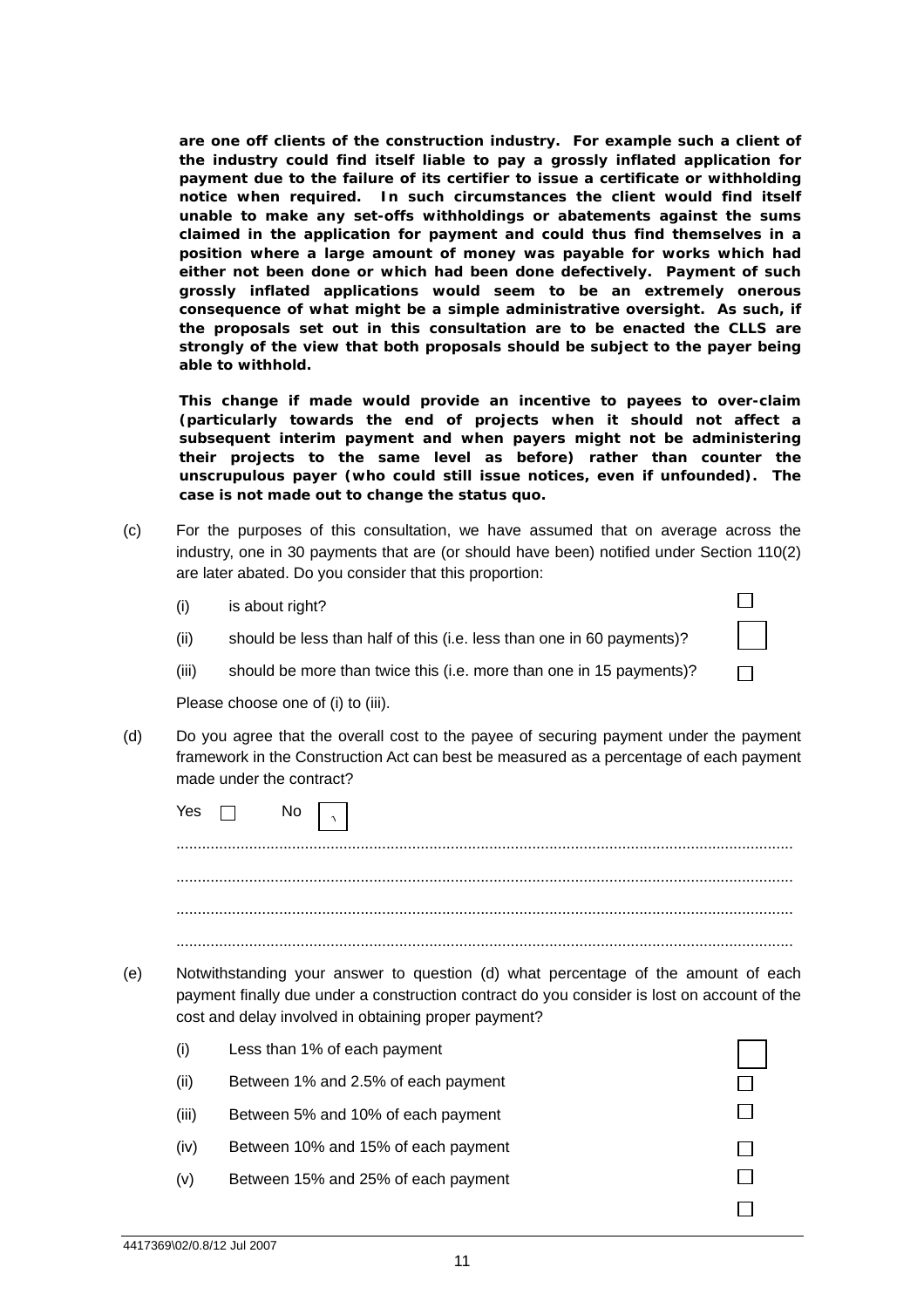(vi) More than 25% of each payment

Please select one answer from (i) to (vi)

(f) If changes to the payment framework were introduced as proposed in this chapter, what percentage of the amount of each payment finally due under a construction contract do you consider would be lost on account of the cost and delay involved in obtaining proper payment?



Please select one answer from (i) to (vi)

| (g) |       | If, as proposed, the sum due under a construction contract were to be viewed in law as the<br>amount paid or proposed to be paid as specified in a Section 110(2) payment notice, (with<br>the amount in a claim for payment becoming due if no notice were issued), what effect do<br>you think this would have on the cost of resolving payment disputes at adjudication? |  |
|-----|-------|-----------------------------------------------------------------------------------------------------------------------------------------------------------------------------------------------------------------------------------------------------------------------------------------------------------------------------------------------------------------------------|--|
|     | (i)   | The cost would not be subject to a significant reduction (i.e. less than 5%)                                                                                                                                                                                                                                                                                                |  |
|     | (ii)  | The cost would be reduced by 5% to 15                                                                                                                                                                                                                                                                                                                                       |  |
|     | (iii) | The cost would be reduced by 15% to 35%                                                                                                                                                                                                                                                                                                                                     |  |
|     | (iv)  | The cost would be reduced by 35% to 65%                                                                                                                                                                                                                                                                                                                                     |  |
|     | (v)   | The cost would be reduced by more than 65%                                                                                                                                                                                                                                                                                                                                  |  |
|     | (vi)  | The cost would be increased?                                                                                                                                                                                                                                                                                                                                                |  |
|     |       | Please select one answer from (i) to (vi)                                                                                                                                                                                                                                                                                                                                   |  |
| (h) |       | Do you agree that the overall cost to the payee of securing payment can best be<br>anticipated based upon recent experience of securing payments under:                                                                                                                                                                                                                     |  |
|     | (i)   | interim payment certificates following the introduction of the Construction Act; and<br>No<br>Yes $\Box$                                                                                                                                                                                                                                                                    |  |
|     |       |                                                                                                                                                                                                                                                                                                                                                                             |  |
|     |       |                                                                                                                                                                                                                                                                                                                                                                             |  |
|     |       |                                                                                                                                                                                                                                                                                                                                                                             |  |
|     |       |                                                                                                                                                                                                                                                                                                                                                                             |  |

(ii) the JCT "With Contractors Design" form of construction contract.

| es : | NO L |  |
|------|------|--|
|      |      |  |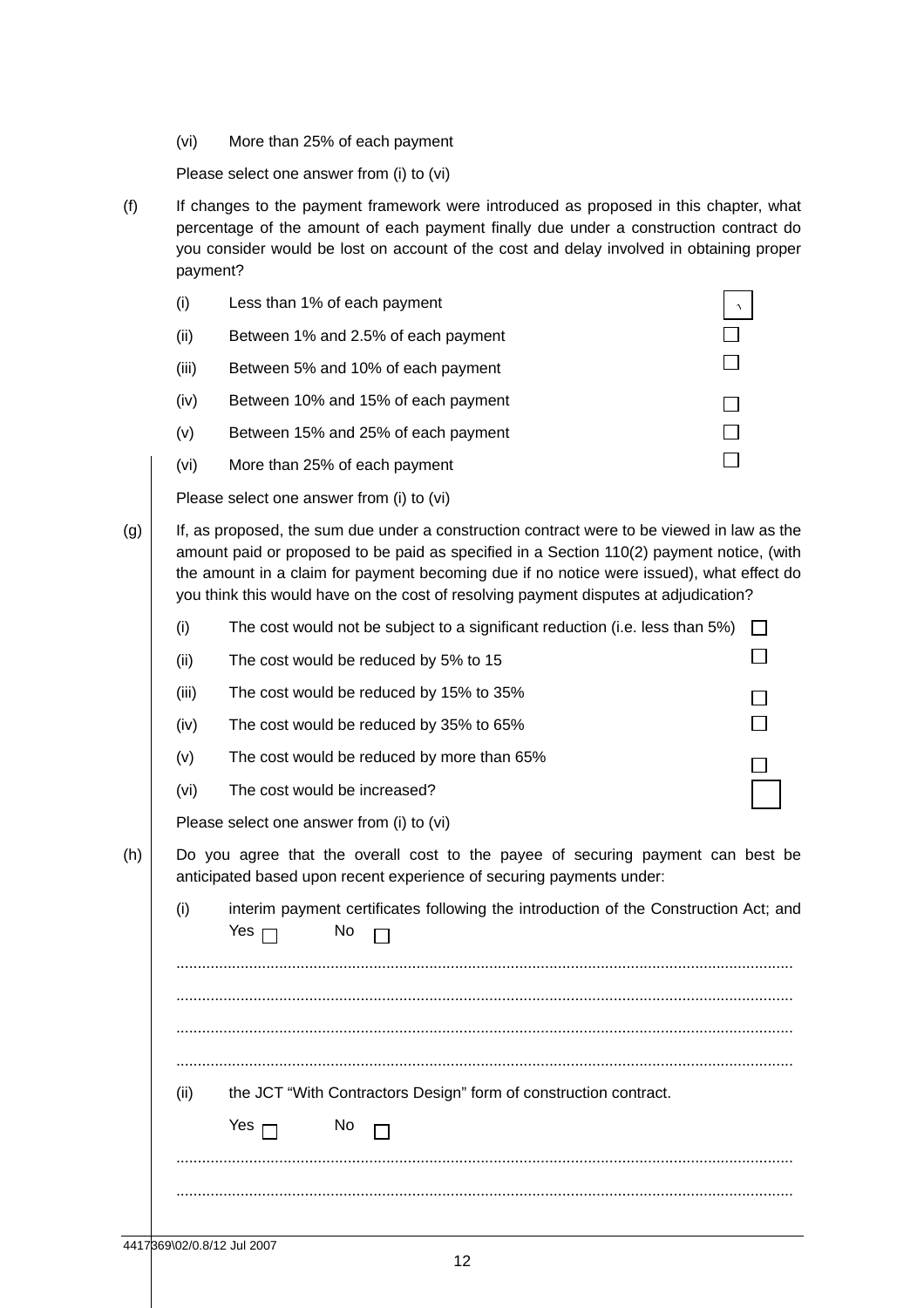................................................................................................................................................ ................................................................................................................................................

- **5** Prohibiting the use of pay-when-certified clauses
- (a) Do you agree that the Construction Act should be amended to make clear that pay when certified clauses are not an adequate mechanism for determining when payment becomes due?



*The CLLS continue to oppose any prohibition on payment when certified clauses. Contractors and sub-contractors are free to enter into any contract they like and it is not the place of legislation to educate them on the merits or otherwise of pay when certified clauses. At any rate, such clauses are used within the civil engineering industry without any widespread problems and they also form a core part of the JCT management contract suite of documents where they have been used successfully (albeit not on a widespread basis) for a number of years.* 

- (b) Do you agree with our understanding that:
	- (i) Pay-when-certified clauses are only used in Civil Engineering subcontracts?

| Yes | N٥ |  |
|-----|----|--|
|     |    |  |

#### *See above.*

(ii) Instalment, stage and other period payment decisions are not conclusive in any of the standard contract forms?

| Yes $\boxed{\ }$ No $\Box$ |  |  |
|----------------------------|--|--|
|                            |  |  |
|                            |  |  |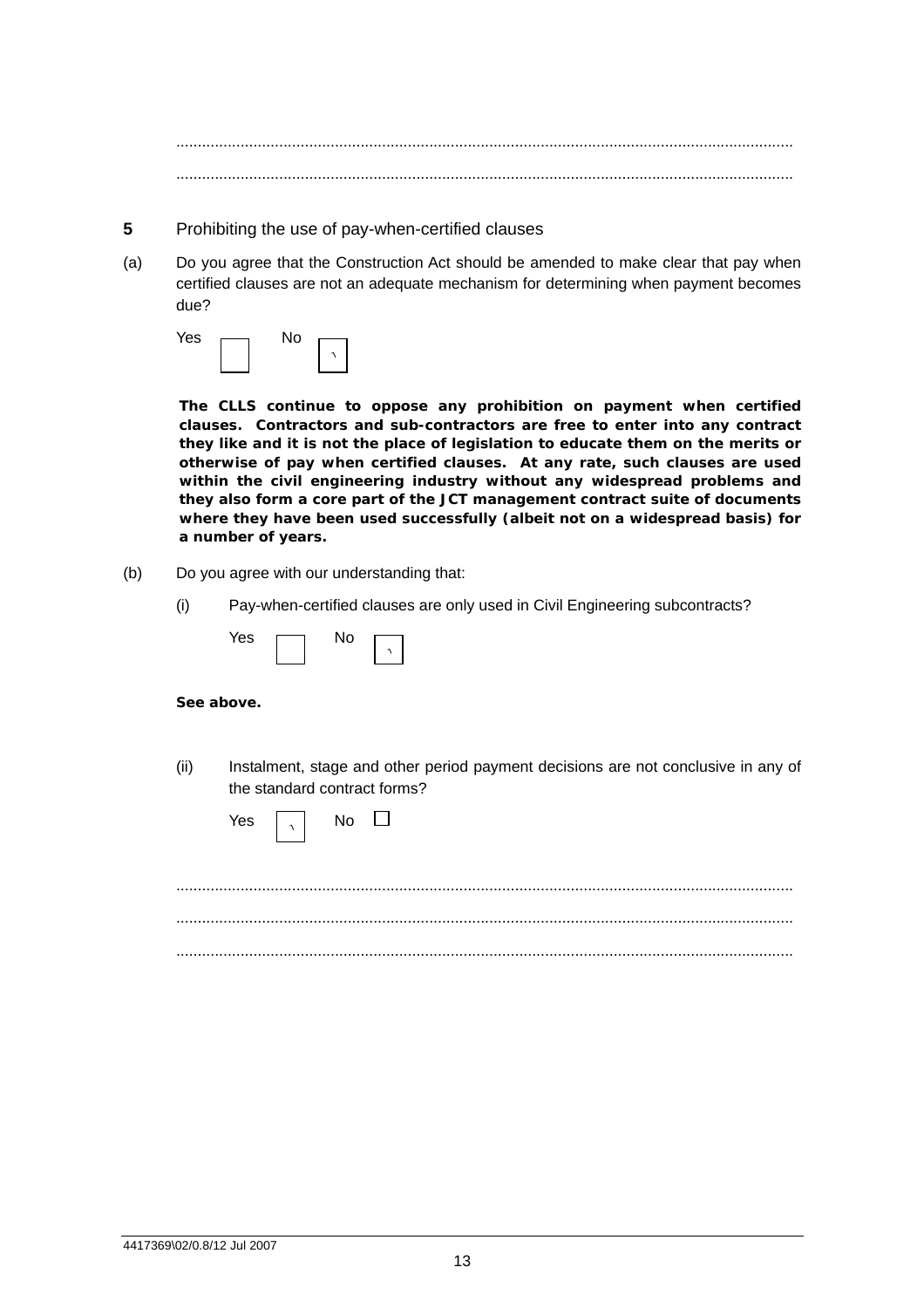## Chapter 3 – Improving the right to suspend performance

(a)  $\mu$  Do you agree that section 112 of the Construction Act should be amended to include a provision allowing the suspending party to claim a reasonable amount in respect of his costs caused by the exercise of the right to suspend from the party in default of payment (this would include the reasonable costs of remobilisation if this is required)?



*The CLLS acknowledge that the use of the statutory right to suspend performance is not widespread. However, the reason for this stems from a balancing of the right against the risk of wrongful suspension if a party is not entitled to do so. It does not stem from any concern of being unable to recover certain costs. As such the CLLS do not believe that there is any need for further legislative changes in this area. However, as any such changes are unlikely to make any significant difference to the take up of the statutory right to suspend, the CLLS do not feel strongly about this issue.*

(b) Do you agree that section 112 of the Construction Act should be amended to include a provision allowing the suspending party to claim an extension of time for meeting any deadlines in his contract with the party in default of payment for any delay to the completion of work caused by the exercise of the right to suspend?



*This change is not necessary as a suspending party can, at any rate, claim an extension of time due to the "prevention principle" under common law and as provided for in many standard form contracts. We believe the issue may already, at any rate, be covered by Section 112(4) of the Construction Act.* 

 $(c)$  Do you agree that section 112 of the Construction Act should be amended to clarify that the suspending party may suspend any or all of his contractual obligations to the party in default of payment?

| Yes | N٥ |  |  |
|-----|----|--|--|
|-----|----|--|--|

## *This does not seem necessary*

(d) What would you estimate to be the reasonable one-off costs of suspending performance on a typical construction project?

| (i)   | Less than 5% of an average monthly interim payment. |  |
|-------|-----------------------------------------------------|--|
| (ii)  | 5% to 15% of an average monthly interim payment.    |  |
| (iii) | 15% to 50% of an average monthly interim payment.   |  |
| (iv)  | 50% to 100% of an average monthly interim payment.  |  |
| (v)   | 100% to 200% of an average monthly interim payment. |  |
|       |                                                     |  |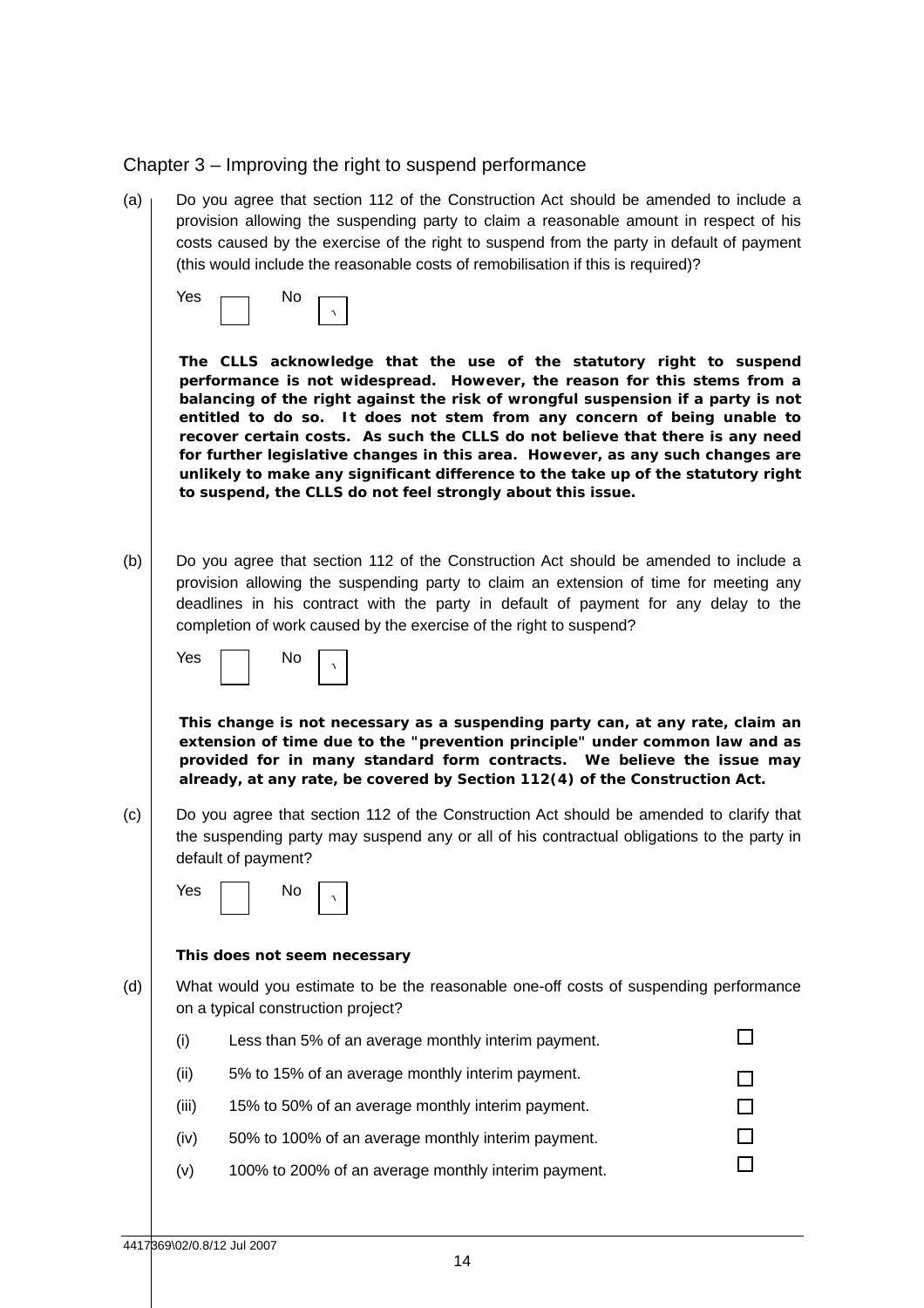| (vi) | More than double an average monthly interim payment. |
|------|------------------------------------------------------|
|------|------------------------------------------------------|

Please select one of (i) to (vi)

(e) What would you estimate to be the reasonable monthly ongoing costs while in suspension on a typical construction project?

 $\Box$ 

 $\Box$ 

| (i)   | Less than 5% of an average monthly interim payment. |  |
|-------|-----------------------------------------------------|--|
| (ii)  | 5% to 25% of an average monthly interim payment.    |  |
| (iii) | 25% to 50% of an average monthly interim payment.   |  |
| (iv)  | 50% to 100% of an average monthly interim payment.  |  |

Please select one of (i) to (iv)

(f) What would you estimate to be the reasonable costs of remobilising performance on a typical construction project?

| (i)   | Less than 5% of an average monthly interim payment.  |  |
|-------|------------------------------------------------------|--|
| (ii)  | 5% to 25% of an average monthly interim payment.     |  |
| (iii) | 25% to 50% of an average monthly interim payment.    |  |
| (iv)  | 50% to 100% of an average monthly interim payment.   |  |
| (v)   | 100% to 200% of an average monthly interim payment.  |  |
| (vi)  | More than double an average monthly interim payment. |  |
|       |                                                      |  |

Please select one of (i) to (vi)

Do you consider that your answers to questions (d), (e) and (f) would be changed if the suspending party was not required to be ready to remobilise immediately, as at present, when the defaulted payment is eventually made, but was allowed an additional extension of time for any delay caused by the exercise of the right of suspension.

(g) Please select which of (i) to (vi) in question (d) you think would apply following the DTI's proposed amendment.

|     | (i)   | Less than 5% of an average monthly interim payment.                                                                 |  |
|-----|-------|---------------------------------------------------------------------------------------------------------------------|--|
|     | (ii)  | 5% to 15% of an average monthly interim payment.                                                                    |  |
|     | (iii) | 15% to 50% of an average monthly interim payment.                                                                   |  |
|     | (iv)  | 50% to 100% of an average monthly interim payment.                                                                  |  |
|     | (v)   | 100% to 200% of an average monthly interim payment.                                                                 |  |
|     | (vi)  | More than double an average monthly interim payment.                                                                |  |
| (h) |       | Please select which of (i) to (iv) in question (e) you think would apply following the DTI's<br>proposed amendment. |  |
|     | (i)   | Less than 5% of an average monthly interim payment.                                                                 |  |
|     | (ii)  | 5% to 25% of an average monthly interim payment.                                                                    |  |
|     | (iii) | 25% to 50% of an average monthly interim payment.                                                                   |  |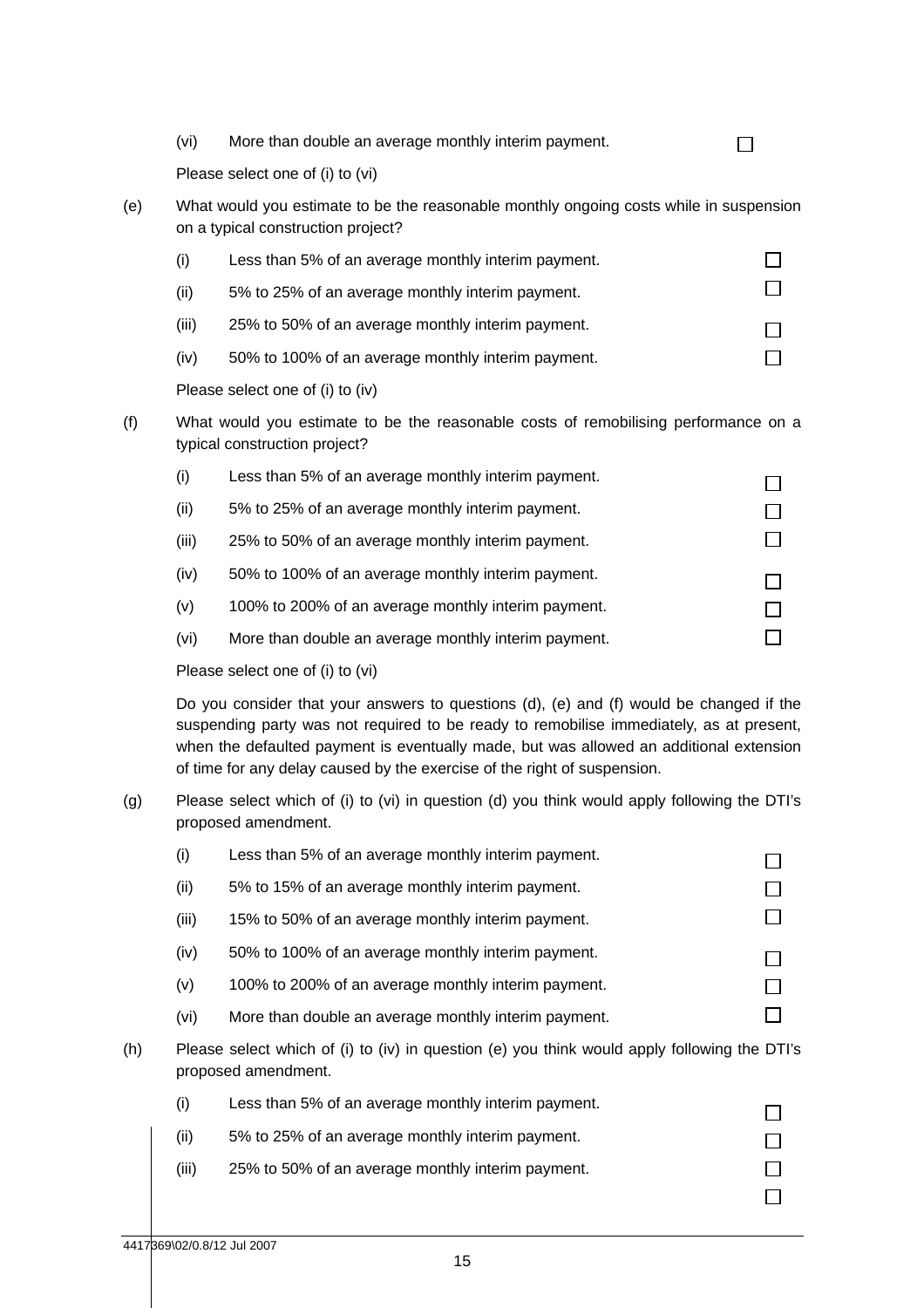- (iv) 50% to 100% of an average monthly interim payment.
- (i) Please select which of (i) to (vi) in question (f) you think would apply following the DTI's proposed amendment.

| (i)   | Less than 5% of an average monthly interim payment.  |  |
|-------|------------------------------------------------------|--|
| (ii)  | 5% to 25% of an average monthly interim payment.     |  |
| (iii) | 25% to 50% of an average monthly interim payment.    |  |
| (iv)  | 50% to 100% of an average monthly interim payment.   |  |
| (v)   | 100% to 200% of an average monthly interim payment.  |  |
| (vi)  | More than double an average monthly interim payment. |  |

As well as covering the regulatory impact of the proposals described in this chapter on the costs of suspension, the following questions also cover the impacts of the proposal in Chapter 2 on the transparency of the sum due and its effect on right to suspend.

In reading questions (j) to (i) consultees should bear in mind the finding of improving payment practices in the construction industry that the right to suspend performance is exercised in fewer than one in a 100 cases of defaulted payment at present.

#### (j) Following the introduction of both:

- our proposals to reduce the costs of suspending performance in cases of nonpayment; and,
- our proposals to improve the transparency of the sum due...

...how frequently do you believe the right to suspend performance would be exercised?

 $\Box$  $\Box$ 

П  $\Box$ 

- (ii) In between one in five and one in 20 cases of defaulted payment?
- (iii) In between one in 20 and one in 100 cases of defaulted payment?
- (iv) In fewer than one in 100 cases of defaulted payment? (i.e. no significant change)

Please select one of (i) to (iv)

(k) Following the introduction of only our proposal to reduce the costs of suspending performance in cases of non-payment how frequently do you believe the right to suspend performance would be exercised?

| (i)   | In more than one in five cases of defaulted payment?                              |              |
|-------|-----------------------------------------------------------------------------------|--------------|
| (ii)  | In between one in five and one in 20 cases of defaulted payment?                  | $\mathsf{L}$ |
| (iii) | In between one in 20 and one in 100 cases of defaulted payment?                   |              |
| (iv)  | In fewer than one in 100 cases of defaulted payment? (i.e. no significant change) | П            |

Please select one of (i) to (iv)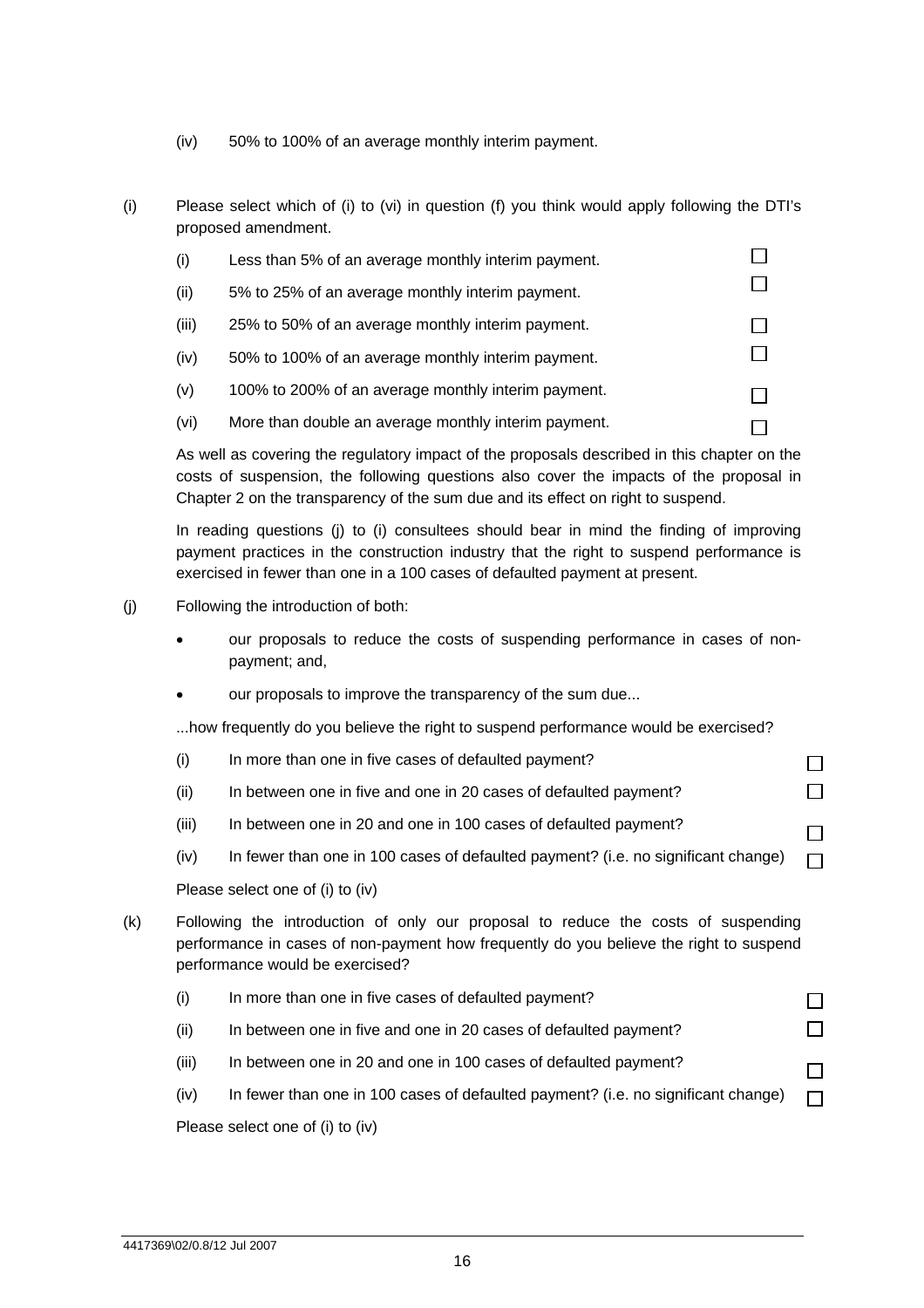| (1) |       | Following the introduction of only our proposal to improve the transparency of the sum due<br>in respect of the right to suspend performance, how frequently do you believe the right<br>would be exercised? |                                                                                                                                                               |        |  |  |
|-----|-------|--------------------------------------------------------------------------------------------------------------------------------------------------------------------------------------------------------------|---------------------------------------------------------------------------------------------------------------------------------------------------------------|--------|--|--|
|     | (i)   |                                                                                                                                                                                                              | In more than one in five cases of defaulted payment?                                                                                                          |        |  |  |
|     | (ii)  |                                                                                                                                                                                                              | In between one in five and one in 20 cases of defaulted payment?                                                                                              |        |  |  |
|     | (iii) |                                                                                                                                                                                                              | In between one in 20 and one in 100 cases of defaulted payment?                                                                                               | $\sim$ |  |  |
|     | (iv)  |                                                                                                                                                                                                              | In fewer than one in 100 cases of defaulted payment? (i.e. no significant change) $\Box$                                                                      |        |  |  |
|     |       |                                                                                                                                                                                                              | Please select one of (i) to (iv)                                                                                                                              |        |  |  |
| (m) |       | What do you consider is the incidence of non-payment of a sum due in the construction<br>industry?                                                                                                           |                                                                                                                                                               |        |  |  |
|     | (i)   |                                                                                                                                                                                                              | Fewer than 10% of payments                                                                                                                                    |        |  |  |
|     | (ii)  |                                                                                                                                                                                                              | 10% to 30% of payments                                                                                                                                        | $\Box$ |  |  |
|     | (iii) |                                                                                                                                                                                                              | 30% to 50% of payments                                                                                                                                        | $\Box$ |  |  |
|     | (iv)  |                                                                                                                                                                                                              | 50% to 70% of payments                                                                                                                                        | $\Box$ |  |  |
|     | (v)   |                                                                                                                                                                                                              | 70% to 90% of payments                                                                                                                                        | $\Box$ |  |  |
|     | (vi)  |                                                                                                                                                                                                              | More than 90% of payments                                                                                                                                     | $\Box$ |  |  |
|     |       | Please select one of (i) to (vi)                                                                                                                                                                             |                                                                                                                                                               |        |  |  |
| (n) | both: | What do you consider would be the incidence of non-payment following the introduction of                                                                                                                     |                                                                                                                                                               |        |  |  |
|     |       | our proposals to reduce the costs of suspending performance in cases of non-<br>payment; and                                                                                                                 |                                                                                                                                                               |        |  |  |
|     |       |                                                                                                                                                                                                              | our proposals to improve the transparency of the sum due?                                                                                                     |        |  |  |
|     |       | (i)                                                                                                                                                                                                          | Fewer than 10% of payments                                                                                                                                    |        |  |  |
|     |       | (ii)                                                                                                                                                                                                         | 10% to 30% of payments                                                                                                                                        |        |  |  |
|     |       | (iii)                                                                                                                                                                                                        | 30% to 50% of payments                                                                                                                                        |        |  |  |
|     |       | (iv)                                                                                                                                                                                                         | 50% to 70% of payments                                                                                                                                        |        |  |  |
|     |       | (v)                                                                                                                                                                                                          | 70% to 90% of payments                                                                                                                                        |        |  |  |
|     |       | (vi)                                                                                                                                                                                                         | More than 90% of payments                                                                                                                                     |        |  |  |
|     |       |                                                                                                                                                                                                              | Please select one of (i) to (vi)                                                                                                                              |        |  |  |
| (0) |       |                                                                                                                                                                                                              | What do you consider would be the incidence of non-payment following the introduction of<br>only our proposals to reduce the costs of suspending performance? |        |  |  |
|     | (i)   |                                                                                                                                                                                                              | Fewer than 10% of payments                                                                                                                                    |        |  |  |
|     | (ii)  |                                                                                                                                                                                                              | 10% to 30% of payments                                                                                                                                        |        |  |  |
|     | (iii) |                                                                                                                                                                                                              | 30% to 50% of payments                                                                                                                                        |        |  |  |
|     | (iv)  |                                                                                                                                                                                                              | 50% to 70% of payments                                                                                                                                        |        |  |  |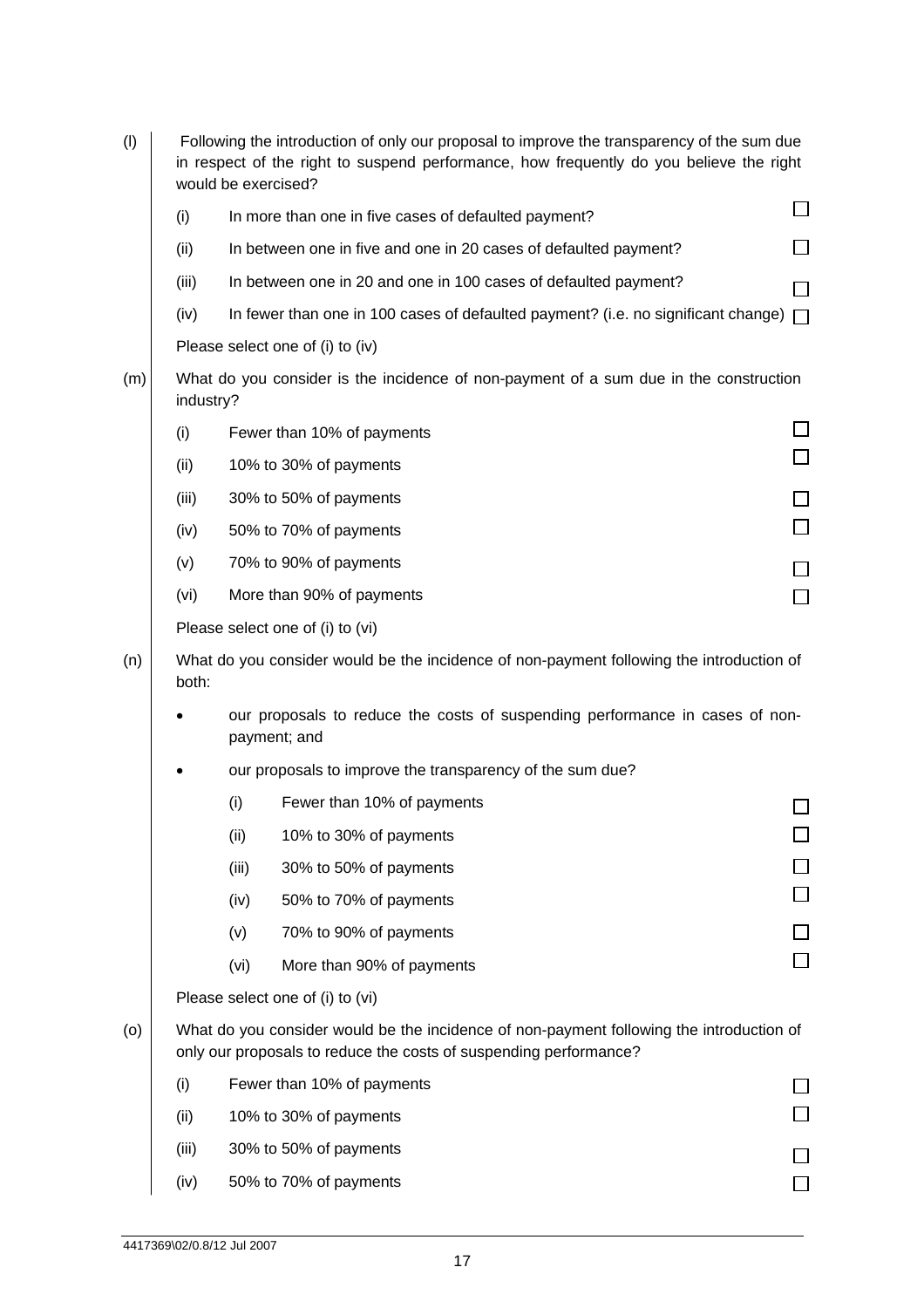|     | (v)  | 70% to 90% of payments                                                                                                                                                               |  |
|-----|------|--------------------------------------------------------------------------------------------------------------------------------------------------------------------------------------|--|
|     | (vi) | More than 90% of payments                                                                                                                                                            |  |
|     |      | Please select one of (i) to (vi)                                                                                                                                                     |  |
| (p) |      | What do you consider would be the incidence of non-payment following the introduction of<br>only our proposals to improve the transparency of the sum due in respect of the right to |  |

suspend performance?

(i) Fewer than 10% of payments  $\Box$ (ii) 10% to 30% of payments  $\Box$  $\Box$ (iii) 30% to 50% of payments (iv) 50% to 70% of payments  $\Box$ (v) 70% to 90% of payments  $\Box$  $\Box$ (vi) More than 90% of payments Please select one of (i) to (vi)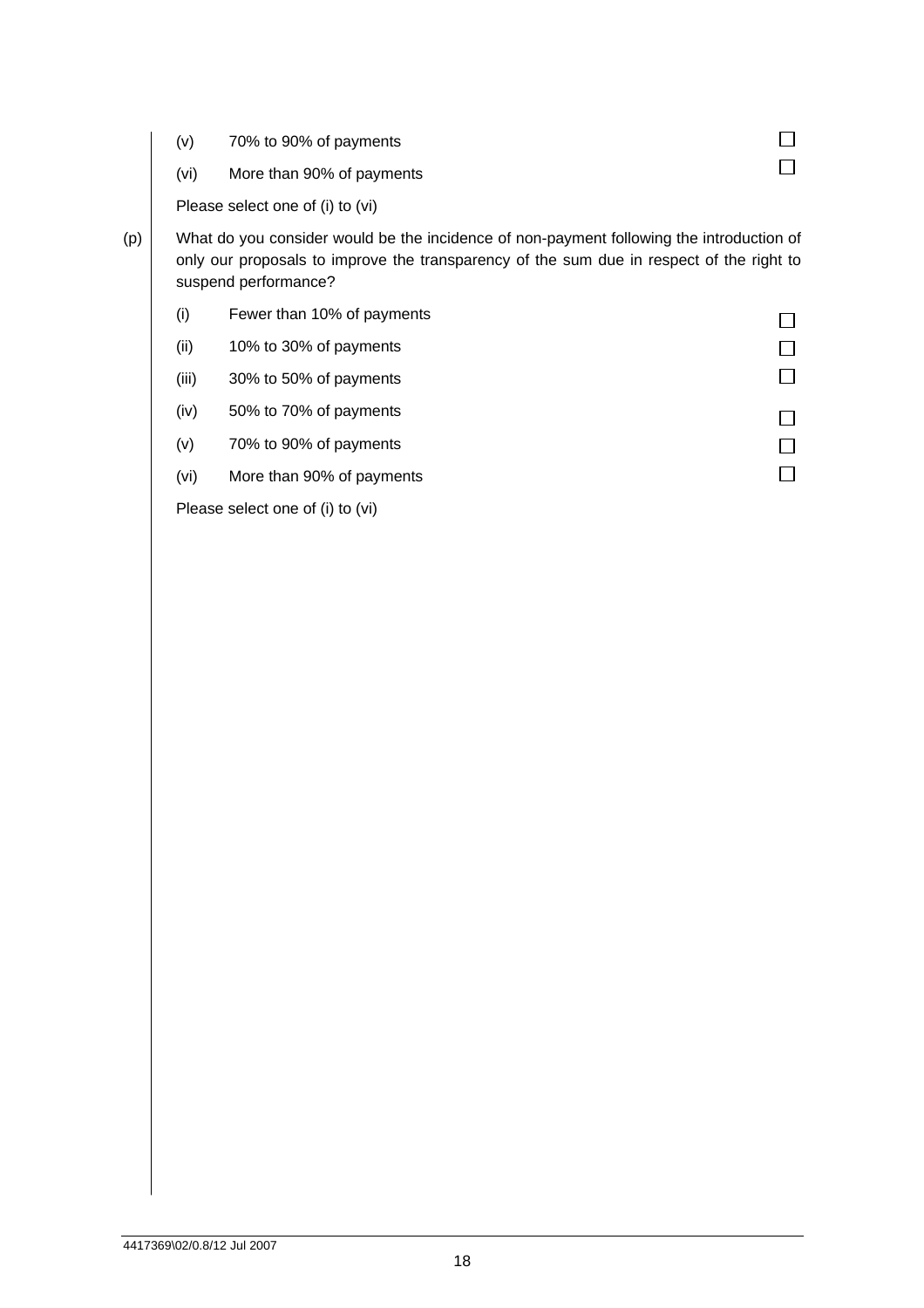Chapter 4 – Other Issues which we are considering as part of this consultation

| 1            | Devolution                                                                                                                                                                                                                                                                                                                                                                     |
|--------------|--------------------------------------------------------------------------------------------------------------------------------------------------------------------------------------------------------------------------------------------------------------------------------------------------------------------------------------------------------------------------------|
| (a)          | Do you agree that the DTI and Welsh Assembly Government should continue to work<br>together to minimise the differences between the effect of the provisions of the Schemes in<br>England and Wales given that responsibility for the Scheme has been devolved to the<br>Welsh Assembly?                                                                                       |
|              | Yes<br>No.                                                                                                                                                                                                                                                                                                                                                                     |
|              |                                                                                                                                                                                                                                                                                                                                                                                |
|              |                                                                                                                                                                                                                                                                                                                                                                                |
|              |                                                                                                                                                                                                                                                                                                                                                                                |
|              |                                                                                                                                                                                                                                                                                                                                                                                |
| (b)          | Do you agree that, so far as is possible give the differences between Scots law and<br>English law, the DTI and Scottish Executive should continue to work together to minimise<br>the differences between the effect of the provisions of the Construction Act in England and<br>Scotland given that responsibility for the Act has been devolved to the Scottish Parliament? |
|              | <b>No</b><br>Yes                                                                                                                                                                                                                                                                                                                                                               |
|              |                                                                                                                                                                                                                                                                                                                                                                                |
|              |                                                                                                                                                                                                                                                                                                                                                                                |
|              |                                                                                                                                                                                                                                                                                                                                                                                |
| (c)          | Do you agree that, so far as is possible give the differences between Scots law and<br>English law, the DTI and Scottish Executive should continue to work together to minimise<br>the differences between the effect of the provisions of the Schemes in England and<br>Scotland?                                                                                             |
|              | Yes<br>N0                                                                                                                                                                                                                                                                                                                                                                      |
|              |                                                                                                                                                                                                                                                                                                                                                                                |
|              |                                                                                                                                                                                                                                                                                                                                                                                |
|              |                                                                                                                                                                                                                                                                                                                                                                                |
|              |                                                                                                                                                                                                                                                                                                                                                                                |
| $\mathbf{2}$ | Correction of errors                                                                                                                                                                                                                                                                                                                                                           |
| (a)          | Do you consider that the DTI and Welsh Assembly Government should work with the<br>Scottish Executive to develop a "slip rule" with the intention, so far as is possible, of<br>introducing the same rule in England, Scotland and Wales to ensure it is applied in a<br>uniform way by the courts in England and Wales and in Scotland?                                       |
|              | Yes<br>No                                                                                                                                                                                                                                                                                                                                                                      |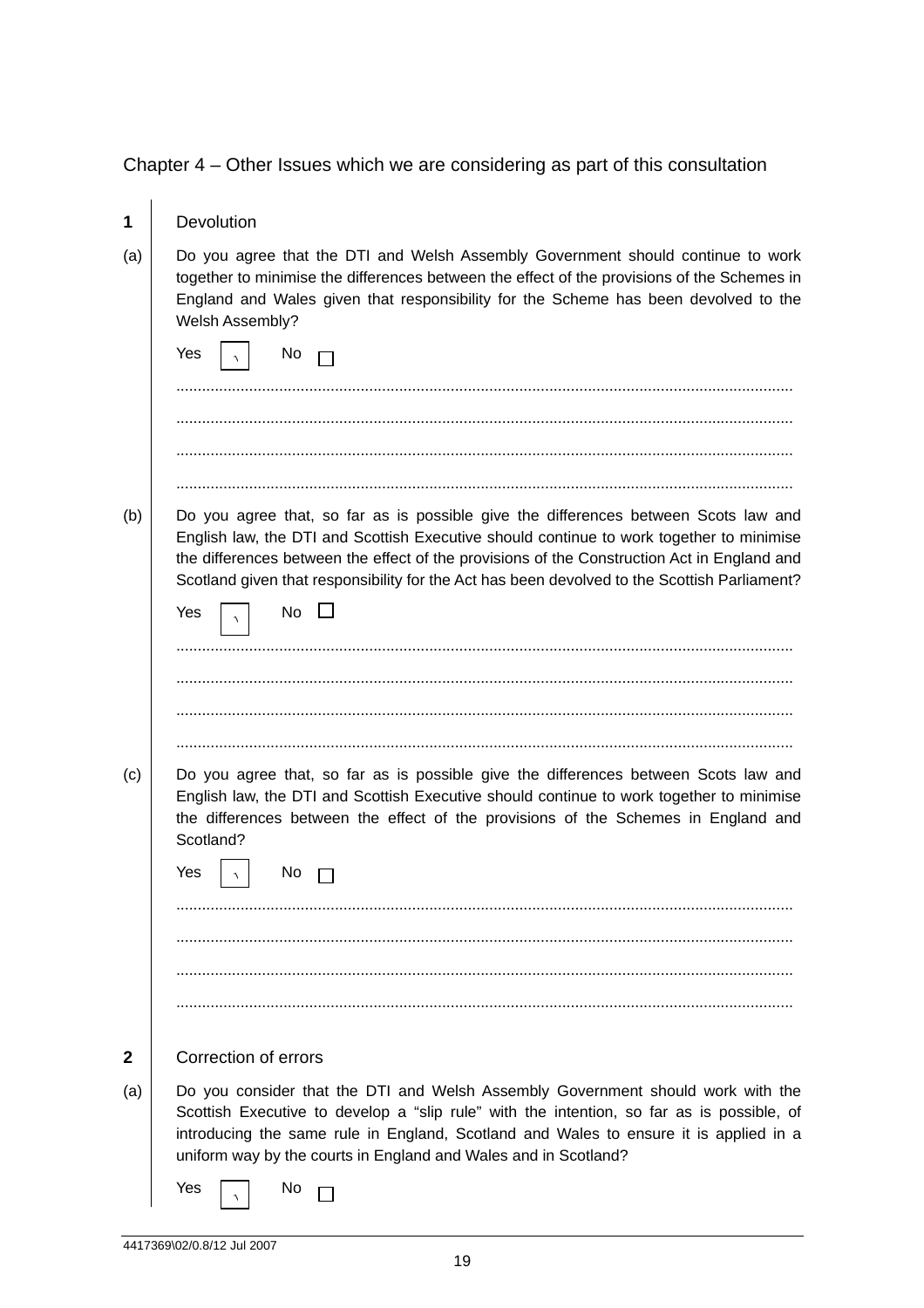|      | Do you agree with the suggestion in the Scottish Executive's report of its consultation on<br>Improving adjudication in the construction industry that a slip rule should provide the<br>adjudicator with:                                                     |
|------|----------------------------------------------------------------------------------------------------------------------------------------------------------------------------------------------------------------------------------------------------------------|
| (i)  | Power to correct a clerical or arithmetic error or any other matter that the parties<br>may agree<br>Yes<br>No                                                                                                                                                 |
| (ii) | for one week after the adjudicator's decision or such longer period as the parties<br>may agree?<br>No $\square$<br>Yes                                                                                                                                        |
|      | The Judgement of the House of Lords in Melville Dundas -v- George Wimpey<br>Do you agree that section 111 should not apply where the payee is insolvent, so that<br>payment may be withheld without notice?                                                    |
| Yes  | No                                                                                                                                                                                                                                                             |
|      | Do you agree that sections 110 and 111 should apply in all other cases (i.e. to final<br>payments as well as to "payments by instalments, stage or other periodic payments" which<br>become due in accordance with section 109 of the Construction Act)?<br>No |